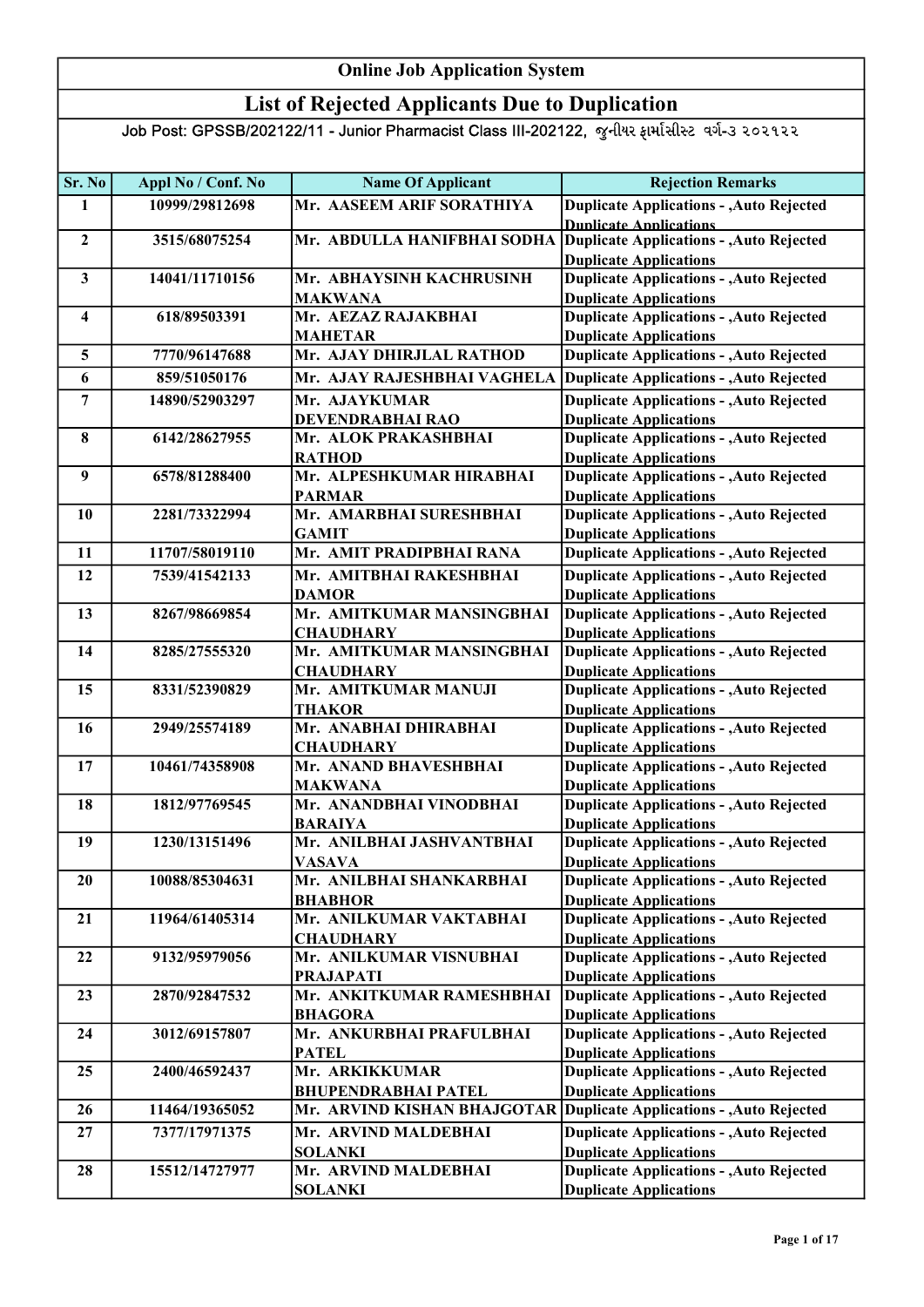### List of Rejected Applicants Due to Duplication

| 29 | 1738/77149075  | Mr. ASHISH BHUPATBHAI              | <b>Duplicate Applications - , Auto Rejected</b>                                  |
|----|----------------|------------------------------------|----------------------------------------------------------------------------------|
|    |                | <b>ASONDARIYA</b>                  | <b>Duplicate Applications</b>                                                    |
| 30 | 11388/65245554 | Mr. ASHISH HARESHBHAI ASNANI       | Duplicate Applications - , Auto Rejected                                         |
|    |                | Mr. ATULKUMAR ISHWARBHAI           | <b>Duplicate Applications</b>                                                    |
| 31 | 1466/15714865  | <b>DESAI</b>                       | <b>Duplicate Applications - , Auto Rejected</b><br><b>Duplicate Applications</b> |
| 32 | 2078/21619463  | Mr. ATULKUMAR RAMESHBHAI           | <b>Duplicate Applications - , Auto Rejected</b>                                  |
|    |                | <b>BHABHOR</b>                     | <b>Duplicate Applications</b>                                                    |
| 33 | 11772/73078461 | Mr. AVINASH KANTIBHAI              | <b>Duplicate Applications - , Auto Rejected</b>                                  |
|    |                | <b>BORISAGAR</b>                   | <b>Duplicate Applications</b>                                                    |
| 34 | 15833/61781870 | Mr. AVINASH KANTIBHAI              | <b>Duplicate Applications - , Auto Rejected</b>                                  |
|    |                | <b>BORISAGAR</b>                   | <b>Duplicate Applications</b>                                                    |
| 35 | 3504/61326059  | Mr. BABUBHAI GAGJIBHAI             | <b>Duplicate Applications - , Auto Rejected</b>                                  |
|    |                | ZAMPADIYA                          | <b>Duplicate Applications</b>                                                    |
| 36 | 1157/28201226  | Mr. BABULAL DALARAM DARJI          | <b>Duplicate Applications - , Auto Rejected</b>                                  |
| 37 | 11708/65080282 | Mr. BABULAL DALARAM DARJI          | <b>Duplicate Applications - , Auto Rejected</b>                                  |
| 38 | 8959/33936154  | Mr. BALDEVBHAI PIRABHAI            | <b>Duplicate Applications - , Auto Rejected</b>                                  |
|    |                | <b>PANDYA</b>                      | <b>Duplicate Applications</b>                                                    |
| 39 | 9360/31687680  | Mr. BALDEVBHAI PIRABHAI            | <b>Duplicate Applications - , Auto Rejected</b>                                  |
|    |                | <b>PANDYA</b>                      | <b>Duplicate Applications</b>                                                    |
| 40 | 4271/95597129  | Mr. BAUDDHIKBHAI                   | <b>Duplicate Applications - , Auto Rejected</b>                                  |
|    |                | PRAVINBHAI DABHI                   | <b>Duplicate Applications</b>                                                    |
| 41 | 12248/69265588 | Mr. BHAGVANBHAI                    | Duplicate Applications - Auto Rejected                                           |
|    |                | <b>MATHURBHAI BARAIYA</b>          | <b>Duplicate Applications</b>                                                    |
| 42 | 13738/11122443 | Mr. BHAGVANBHAI                    | <b>Duplicate Applications - , Auto Rejected</b>                                  |
|    |                | <b>MATHURBHAI BARAIYA</b>          | <b>Duplicate Applications</b>                                                    |
| 43 | 6666/68221372  | Mr. BHARAT BHOPABHAI               | <b>Duplicate Applications - , Auto Rejected</b>                                  |
|    |                | <b>RATHOD</b>                      | <b>Duplicate Applications</b>                                                    |
| 44 | 4217/33765503  | Mr. BHARATBHAI DEVAYATBHAI         | <b>Duplicate Applications - , Auto Rejected</b>                                  |
|    |                | <b>LAKHNOTRA</b>                   | <b>Duplicate Applications</b>                                                    |
| 45 | 5364/32913057  | Mr. BHARATBHAI DHENGABHAI          | <b>Duplicate Applications - , Auto Rejected</b>                                  |
| 46 | 11345/29383173 | <b>RATHOD</b><br>Mr. BHARGAVKUMAR  | <b>Duplicate Applications</b><br><b>Duplicate Applications - , Auto Rejected</b> |
|    |                | <b>DHIRAJBHAI SANGADA</b>          | <b>Duplicate Applications</b>                                                    |
| 47 | 11348/51014445 | Mr. BHARGAVKUMAR                   | <b>Duplicate Applications - , Auto Rejected</b>                                  |
|    |                | DHIRAJBHAI SANGADA                 | <b>Duplicate Applications</b>                                                    |
| 48 | 7239/67285125  | Mr. BHAUTIK VITHTHALBHAI           | <b>Duplicate Applications - , Auto Rejected</b>                                  |
|    |                | <b>THUMMAR</b>                     | <b>Duplicate Applications</b>                                                    |
| 49 | 7364/90236306  | Mr. BHAUTIK VITHTHALBHAI           | <b>Duplicate Applications - , Auto Rejected</b>                                  |
|    |                | <b>THUMMAR</b>                     | <b>Duplicate Applications</b>                                                    |
| 50 | 14060/72360991 | Mr. BHAVESH KALUBHAI HADIYA        | <b>Duplicate Applications - , Auto Rejected</b>                                  |
|    |                |                                    | <b>Duplicate Applications</b>                                                    |
| 51 | 6719/87543783  | Mr. BHAVESH RAMJIBHAI              | <b>Duplicate Applications - , Auto Rejected</b>                                  |
|    |                | <b>PARMAR</b>                      | <b>Duplicate Applications</b>                                                    |
| 52 | 7004/60867497  | Mr. BHAVESHKUMAR KANTILAL          | <b>Duplicate Applications - , Auto Rejected</b>                                  |
|    |                | <b>TRIVEDI</b>                     | <b>Duplicate Applications</b>                                                    |
| 53 | 9435/24734413  | Mr. BHIKHABHAI VIHABHAI            | <b>Duplicate Applications - Auto Rejected</b>                                    |
| 54 | 911/93502616   | <b>PATEL</b><br>Mr. BHUPENDRAKUMAR | <b>Duplicate Applications</b><br><b>Duplicate Applications - , Auto Rejected</b> |
|    |                | AJAMALSINH CHAUHAN                 | <b>Duplicate Applications</b>                                                    |
| 55 | 14389/28297061 | Mr. BINYAMIN                       | <b>Duplicate Applications - , Auto Rejected</b>                                  |
|    |                | MUHAMMEDYUSUF DAHI                 | <b>Duplicate Applications</b>                                                    |
| 56 | 13451/52920552 | Mr. CHANDRESH RAMUBHAI             | <b>Duplicate Applications - , Auto Rejected</b>                                  |
|    |                | <b>VARIA</b>                       | <b>Duplicate Applications</b>                                                    |
|    |                |                                    |                                                                                  |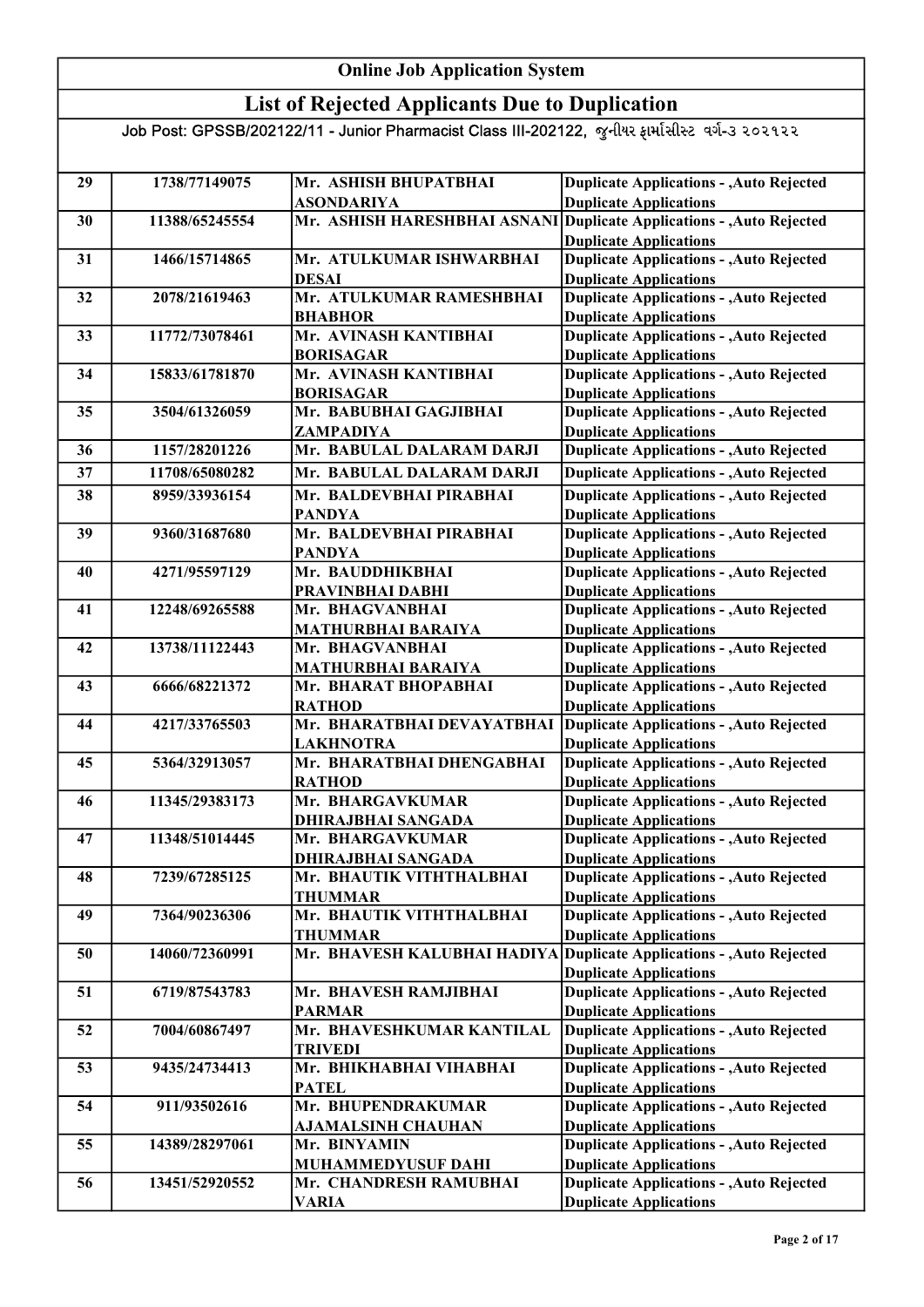### List of Rejected Applicants Due to Duplication

| 57 | 14974/10020079 | Mr. CHANDRESH RAMUBHAI                        | <b>Duplicate Applications - , Auto Rejected</b>                                  |
|----|----------------|-----------------------------------------------|----------------------------------------------------------------------------------|
|    |                | <b>VARIA</b>                                  | <b>Duplicate Applications</b>                                                    |
| 58 | 3067/65822281  | Mr. CHETANKUMAR                               | <b>Duplicate Applications - , Auto Rejected</b>                                  |
|    |                | <b>BHARATBHAI PATEL</b>                       | <b>Duplicate Applications</b>                                                    |
| 59 | 3082/61547588  | Mr. CHETANKUMAR                               | <b>Duplicate Applications - , Auto Rejected</b>                                  |
|    |                | <b>BHARATBHAI PATEL</b>                       | <b>Duplicate Applications</b>                                                    |
| 60 | 3094/61678471  | Mr. CHETANKUMAR                               | <b>Duplicate Applications - , Auto Rejected</b>                                  |
|    |                | <b>BHARATBHAI PATEL</b>                       | <b>Duplicate Applications</b>                                                    |
| 61 | 3107/16028868  | Mr. CHETANKUMAR                               | <b>Duplicate Applications - , Auto Rejected</b>                                  |
|    |                | <b>BHARATBHAI PATEL</b>                       | <b>Duplicate Applications</b>                                                    |
| 62 | 347/95810034   | Mr. CHIRAG BHARATBHAI PATEL                   | Duplicate Applications - , Auto Rejected                                         |
| 63 | 13353/29907103 | Mr. CHIRAG JAYANTILAL GOHEL                   | Duplicate Applications - , Auto Rejected                                         |
| 64 | 13354/11948912 | Mr. CHIRAG JAYANTILAL GOHEL                   | Duplicate Applications - , Auto Rejected                                         |
| 65 | 2344/55121273  | Mr. CHIRAG PARMABHAI                          | <b>Duplicate Applications - , Auto Rejected</b>                                  |
|    |                | <b>PARMAR</b>                                 | <b>Duplicate Applications</b>                                                    |
| 66 | 7589/27771807  | Mr. CHIRAGBHAI GOBARBHAI                      | <b>Duplicate Applications - , Auto Rejected</b>                                  |
|    |                | <b>KALSARIYA</b>                              | <b>Duplicate Applications</b>                                                    |
| 67 | 9711/12052324  | Mr. CHIRAGBHAI GOBARBHAI                      | <b>Duplicate Applications - , Auto Rejected</b>                                  |
|    |                | <b>KALSARIYA</b>                              | <b>Duplicate Applications</b>                                                    |
| 68 | 13415/58691406 | Mr. CHIRAGBHAI SHIVABHAI                      | <b>Duplicate Applications - , Auto Rejected</b>                                  |
|    |                | <b>BHALIYA</b>                                | <b>Duplicate Applications</b>                                                    |
| 69 | 4965/36500206  | Mr. DARSHANKUMAR                              | <b>Duplicate Applications - , Auto Rejected</b>                                  |
|    |                | <b>ARVINDBHAI JOSHI</b>                       | <b>Duplicate Applications</b>                                                    |
| 70 | 2766/42867579  | Mr. DEVANG SANJAYBHAI                         | <b>Duplicate Applications - , Auto Rejected</b>                                  |
|    |                | <b>RAITHATHA</b>                              | <b>Duplicate Applications</b>                                                    |
| 71 | 9440/67789906  | Mr. DEVANGRAI MANOJKUMAR                      | <b>Duplicate Applications - , Auto Rejected</b>                                  |
|    |                | <b>PARMAR</b>                                 | <b>Duplicate Applications</b>                                                    |
| 72 | 4402/26525118  | Mr. DHAIRAVKUMAR                              | <b>Duplicate Applications - , Auto Rejected</b>                                  |
|    |                | <b>SUNILKUMAR SHAH</b>                        | <b>Duplicate Applications</b>                                                    |
| 73 | 3862/44222441  | Mr. DHARMESHBHAI                              | <b>Duplicate Applications - , Auto Rejected</b>                                  |
| 74 | 14302/69270676 | TALSHIBHAI VANKAR<br>Mr. DHAVAL GHANSHYAMBHAI | <b>Duplicate Applications</b><br><b>Duplicate Applications - , Auto Rejected</b> |
|    |                |                                               | <b>Duplicate Applications</b>                                                    |
| 75 | 4244/94840782  | <b>LIMBANI</b><br>Mr. DHAVAL NARAYANBHAI      | <b>Duplicate Applications - , Auto Rejected</b>                                  |
|    |                | <b>PARIKH</b>                                 | <b>Duplicate Applications</b>                                                    |
| 76 | 7678/69259330  | Mr. DHAVAL RAMESHBHAI                         | <b>Duplicate Applications - , Auto Rejected</b>                                  |
|    |                | <b>TALPARA</b>                                | <b>Duplicate Applications</b>                                                    |
| 77 | 5120/18336671  | Mr. DINESH VEJANANDBHAI                       | <b>Duplicate Applications - , Auto Rejected</b>                                  |
|    |                | <b>LAGARIYA</b>                               | <b>Duplicate Applications</b>                                                    |
| 78 | 2147/81497755  | Mr. DINESHBHAI PANCHABHAI                     | <b>Duplicate Applications - , Auto Rejected</b>                                  |
|    |                | <b>CHAUDHARY</b>                              | <b>Duplicate Applications</b>                                                    |
| 79 | 5107/81569956  | Mr. DINESHBHAI PANCHABHAI                     | <b>Duplicate Applications - , Auto Rejected</b>                                  |
|    |                | <b>CHAUDHARY</b>                              | <b>Duplicate Applications</b>                                                    |
| 80 | 4362/71720203  | Mr. DINESHKUMAR                               | <b>Duplicate Applications - , Auto Rejected</b>                                  |
|    |                | LAXMANBHAI CHAUDHARI                          | <b>Duplicate Applications</b>                                                    |
| 81 | 73/82553667    | Mr. DIPAKBHAI GULABBHAI                       | <b>Duplicate Applications - , Auto Rejected</b>                                  |
|    |                | <b>CHAUDHARI</b>                              | <b>Duplicate Applications</b>                                                    |
| 82 | 2105/68971407  | Mr. DIPESHKUMAR                               | <b>Duplicate Applications - , Auto Rejected</b>                                  |
|    |                | <b>KANCHANLAL BHAGARIYA</b>                   | <b>Duplicate Applications</b>                                                    |
| 83 | 2323/39607961  | Mr. FEZAL FAROOKBHAI BHISTI                   | <b>Duplicate Applications - , Auto Rejected</b>                                  |
| 84 | 1590/50256939  | Mr. GAURANGKUMAR                              | <b>Duplicate Applications - , Auto Rejected</b>                                  |
|    |                | SHAILESHBHAI PRAJAPATI                        | <b>Duplicate Applications</b>                                                    |
| 85 | 8524/76441567  | Mr. GAUTAM BHAGVANBHAI                        | <b>Duplicate Applications - , Auto Rejected</b>                                  |
|    |                | <b>PATELIYA</b>                               | <b>Duplicate Applications</b>                                                    |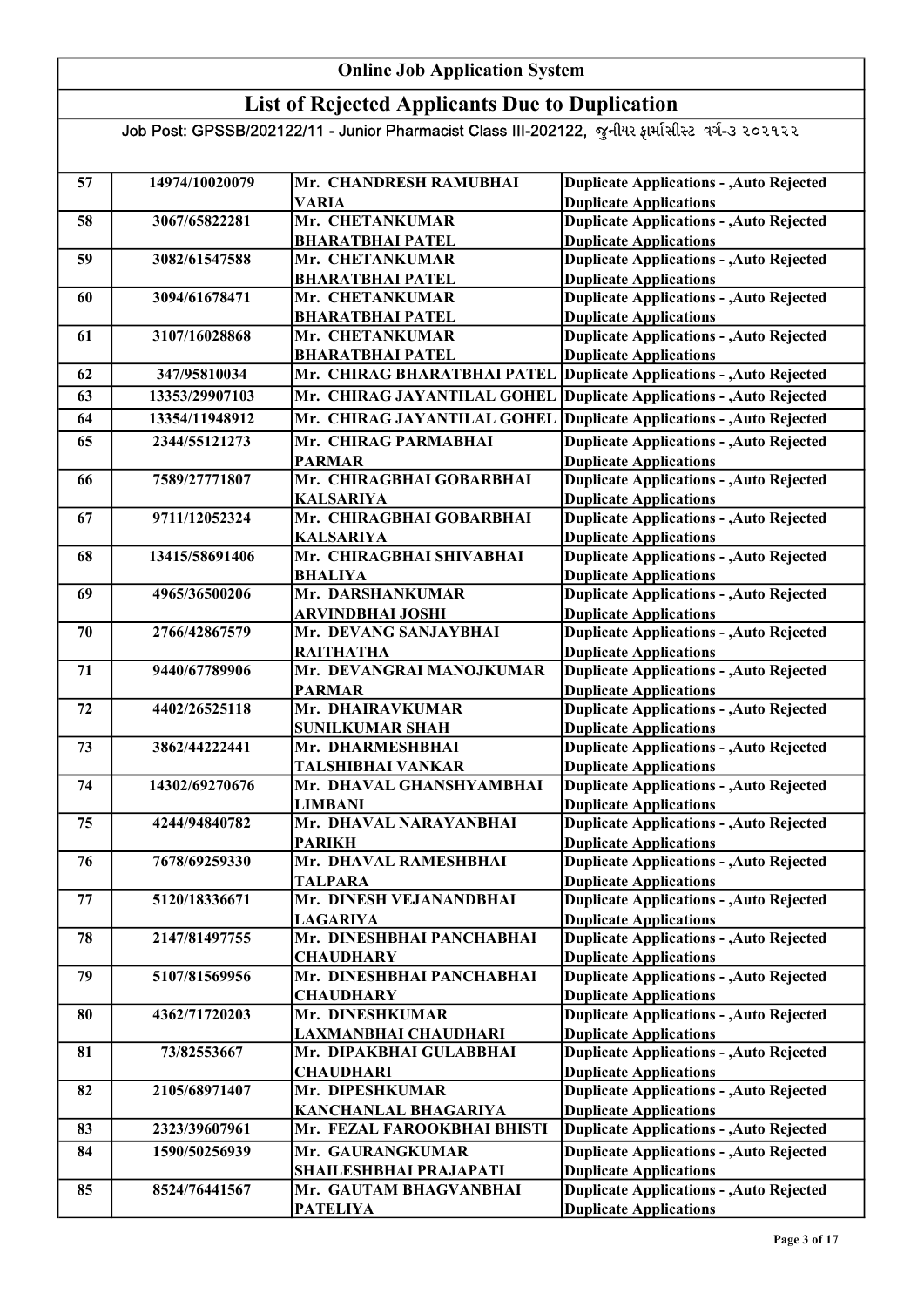### List of Rejected Applicants Due to Duplication

| 86         | 12471/97171201 | Mr. GHANSHYAMSINH                          | <b>Duplicate Applications - , Auto Rejected</b>                                  |
|------------|----------------|--------------------------------------------|----------------------------------------------------------------------------------|
|            |                | <b>BHARATSINH SARVAIYA</b>                 | <b>Duplicate Applications</b>                                                    |
| 87         | 12634/27106876 | Mr. GIRISHBHAI GULABBHAI                   | <b>Duplicate Applications - , Auto Rejected</b>                                  |
|            | 8247/75666468  | <b>PAWAR</b><br>Mr. GOPAL VINUBHAI SHIROYA | <b>Duplicate Applications</b>                                                    |
| 88         |                |                                            | <b>Duplicate Applications - , Auto Rejected</b>                                  |
| 89         | 2702/11868622  | Mr. GOVIND ALABHAI CHAVDA                  | <b>Duplicate Applications - , Auto Rejected</b>                                  |
| 90         | 2747/48065298  | Mr. GOVIND ALABHAI CHAVDA                  | <b>Duplicate Applications - , Auto Rejected</b>                                  |
| 91         | 897/88829569   | Mr. GOVINDBHAI MANDANBHAI                  | <b>Duplicate Applications - , Auto Rejected</b>                                  |
|            |                | <b>RAM</b>                                 | <b>Duplicate Applications</b>                                                    |
| 92         | 8455/74952249  | Mr. HARDIKKUMAR ASHOKBHAI                  | <b>Duplicate Applications - , Auto Rejected</b>                                  |
|            |                | <b>PATEL</b>                               | <b>Duplicate Applications</b>                                                    |
| 93         | 13891/79293953 | Mr. HARESHBHAI KESHUBHAI<br><b>SOLANKI</b> | <b>Duplicate Applications - , Auto Rejected</b><br><b>Duplicate Applications</b> |
| 94         | 2199/64249603  | Mr. HARSHKUMAR BHARATBHAI                  | <b>Duplicate Applications - , Auto Rejected</b>                                  |
|            |                | <b>PANDYA</b>                              | <b>Duplicate Applications</b>                                                    |
| 95         | 11947/82852273 | Mr. HARSHRAJDEV DILIPBHAI                  | Duplicate Applications - , Auto Rejected                                         |
|            |                | <b>GOHIL</b>                               | <b>Duplicate Applications</b>                                                    |
| 96         | 11952/26726785 | Mr. HARSHRAJDEV DILIPBHAI                  | <b>Duplicate Applications - , Auto Rejected</b>                                  |
|            |                | <b>GOHIL</b>                               | <b>Duplicate Applications</b>                                                    |
| 97         | 11960/33993280 | Mr. HARSHRAJDEV DILIPBHAI                  | <b>Duplicate Applications - , Auto Rejected</b>                                  |
|            |                | <b>GOHIL</b>                               | <b>Duplicate Applications</b>                                                    |
| 98         | 4738/10060466  | Mr. HARUN MAHEMUDBHAI                      | <b>Duplicate Applications - , Auto Rejected</b>                                  |
|            |                | <b>MAHIDA</b>                              | <b>Duplicate Applications</b>                                                    |
| 99         | 12597/53250817 | Mr. HARVIJAYSINH                           | <b>Duplicate Applications - , Auto Rejected</b>                                  |
|            |                | DIGVIJAYSINH JADEJA                        | <b>Duplicate Applications</b>                                                    |
| 100        | 12654/89000808 | Mr. HARVIJAYSINH                           | <b>Duplicate Applications - , Auto Rejected</b>                                  |
|            |                | DIGVIJAYSINH JADEJA                        | <b>Duplicate Applications</b>                                                    |
| 101        | 4553/19915688  | Mr. HASMUKH BHOLABHAI                      | <b>Duplicate Applications - , Auto Rejected</b>                                  |
| 102        | 3341/94703009  | <b>VAGHELA</b><br>Mr. HEMANG KAUSHIKRAY    | <b>Duplicate Applications</b><br><b>Duplicate Applications - , Auto Rejected</b> |
|            |                | <b>JETPARIYA</b>                           | <b>Duplicate Applications</b>                                                    |
| 103        | 7844/47037257  | Mr. HIMANSHUKUMAR                          | <b>Duplicate Applications - , Auto Rejected</b>                                  |
|            |                | <b>SURESHBHAI PATEL</b>                    | <b>Duplicate Applications</b>                                                    |
| 104        | 13135/51621992 | Mr. HIRENKUMAR JAGUBHAI                    | <b>Duplicate Applications - , Auto Rejected</b>                                  |
|            |                | <b>CHAUDHARI</b>                           | <b>Duplicate Applications</b>                                                    |
| 105        | 13217/98161116 | Mr. HIRENKUMAR JAGUBHAI                    | <b>Duplicate Applications - , Auto Rejected</b>                                  |
|            |                | <b>CHAUDHARI</b>                           | <b>Duplicate Applications</b>                                                    |
| 106        | 2193/53714133  | Mr. HITESH MAGANBHAI AAL                   | <b>Duplicate Applications - , Auto Rejected</b>                                  |
| 107        | 10515/22596676 | Mr. HITESHKUMAR SHASHIKANT                 | <b>Duplicate Applications - , Auto Rejected</b>                                  |
|            |                | <b>VAGHELA</b>                             | <b>Duplicate Applications</b>                                                    |
| 108        | 3769/84689501  | Mr. HOJEFABHAI MUSTAKBHAI                  | <b>Duplicate Applications - , Auto Rejected</b>                                  |
|            |                | <b>VIJAPURA</b>                            | <b>Duplicate Applications</b>                                                    |
| 109        | 4977/63420607  | Mr. HOJEFABHAI MUSTAKBHAI                  | <b>Duplicate Applications - , Auto Rejected</b>                                  |
|            |                | <b>VIJAPURA</b>                            | <b>Duplicate Applications</b>                                                    |
| <b>110</b> | 11489/85507101 | Mr. IMTYAZ IDRISHBHAI DHADA                | <b>Duplicate Applications - , Auto Rejected</b>                                  |
| 111        | 5460/46689297  | Mr. ISHVARBHAI BABABHAI                    | <b>Duplicate Applications - , Auto Rejected</b>                                  |
|            |                | <b>RABARI</b>                              | <b>Duplicate Applications</b>                                                    |
| 112        | 16449/99512703 | Mr. JAGADISHDAS SARAJUDAS                  | <b>Duplicate Applications - , Auto Rejected</b>                                  |
|            |                | <b>SADHU</b>                               | <b>Duplicate Applications</b>                                                    |
| 113        | 16051/59151121 | Mr. JAGDISH MANUBHAI AHIR                  | <b>Duplicate Applications - , Auto Rejected</b>                                  |
| 114        | 8679/89782825  | Mr. JASHMINKUMAR                           | <b>Duplicate Applications - , Auto Rejected</b>                                  |
|            |                | ARVINDBHAI SOLANKI                         | <b>Duplicate Applications</b>                                                    |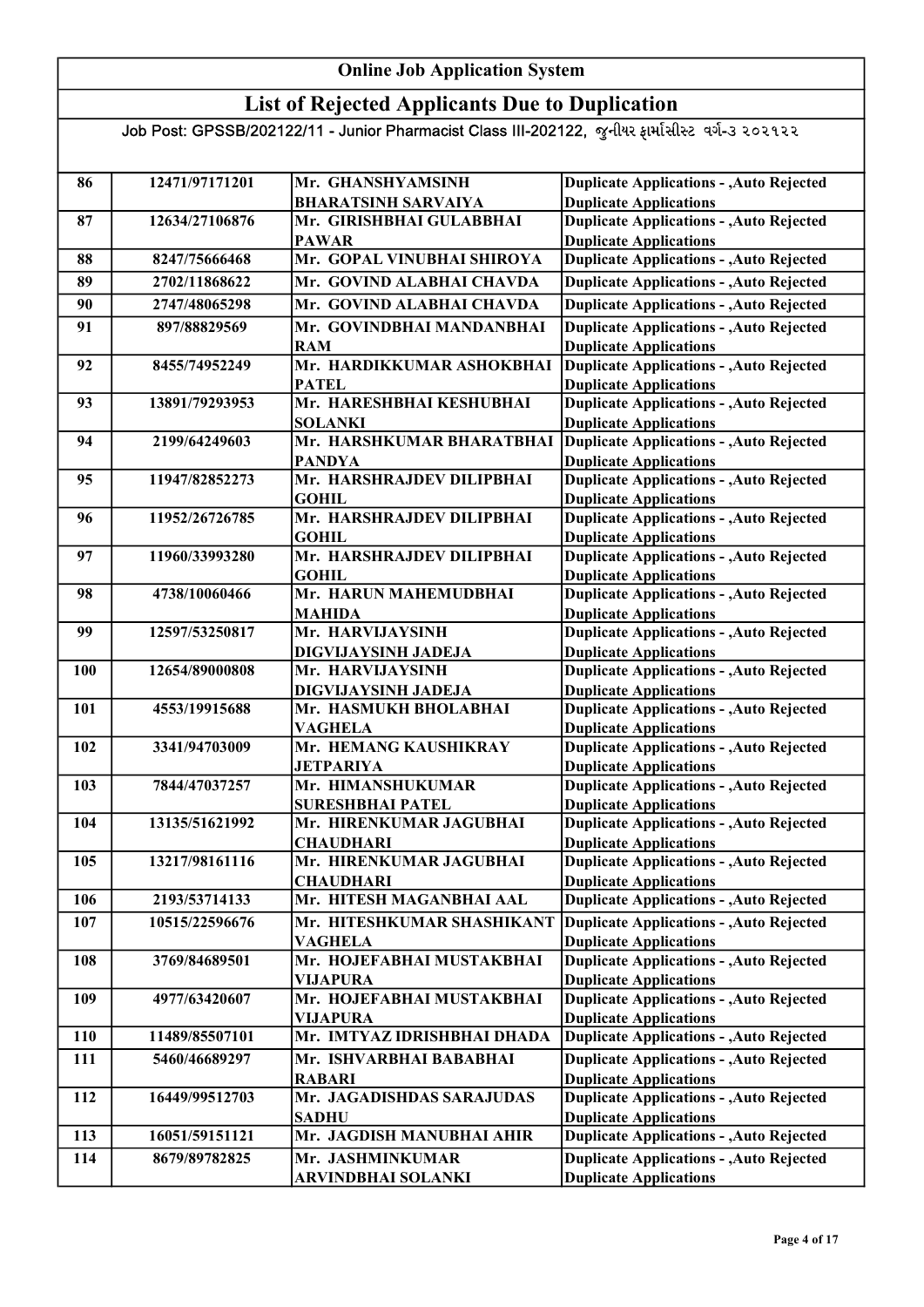## List of Rejected Applicants Due to Duplication

| 115 | 4371/91086651  | Mr. JAYENDRAKUMAR                         | <b>Duplicate Applications - , Auto Rejected</b>                                  |
|-----|----------------|-------------------------------------------|----------------------------------------------------------------------------------|
|     |                | SOMABHAI VASAVA                           | <b>Duplicate Applications</b>                                                    |
| 116 | 14364/79382812 | Mr. JAYESHBHAI VALJEEBHAI<br><b>TADHA</b> | <b>Duplicate Applications - , Auto Rejected</b><br><b>Duplicate Applications</b> |
| 117 | 2159/38520539  | Mr. JAYYOGBHAI JAYESHBHAI                 | <b>Duplicate Applications - , Auto Rejected</b>                                  |
|     |                | <b>PATEL</b>                              | <b>Duplicate Applications</b>                                                    |
| 118 | 3257/18188139  | Mr. JIGNESH ASHOKBHAI                     | <b>Duplicate Applications - , Auto Rejected</b>                                  |
|     |                | <b>RAMANI</b>                             | <b>Duplicate Applications</b>                                                    |
| 119 | 4611/50868765  | Mr. JIGNESHKUMAR                          | <b>Duplicate Applications - , Auto Rejected</b>                                  |
|     |                | <b>DINESHBHAI VATVESA</b>                 | <b>Duplicate Applications</b>                                                    |
| 120 | 10006/85442080 | Mr. JITENDRA KUMAR AMBALAL                | <b>Duplicate Applications - , Auto Rejected</b>                                  |
|     |                | <b>BARIA</b>                              | <b>Duplicate Applications</b>                                                    |
| 121 | 778/20647239   | Mr. JITENDRABHAI                          | <b>Duplicate Applications - , Auto Rejected</b>                                  |
|     |                | <b>GORADHANBHAI MALI</b>                  | <b>Duplicate Applications</b>                                                    |
| 122 | 1588/78588385  | Mr. JITENDRABHAI                          | <b>Duplicate Applications - , Auto Rejected</b>                                  |
|     |                | <b>GORADHANBHAI MALI</b>                  | <b>Duplicate Applications</b>                                                    |
| 123 | 1782/48239097  | Mr. JITENDRAKUMAR                         | <b>Duplicate Applications - , Auto Rejected</b>                                  |
|     |                | <b>JAGDISHBHAI PARMAR</b>                 | <b>Duplicate Applications</b>                                                    |
| 124 | 758/83866621   | Mr. KALPESHBHAI GOMABHAI                  | <b>Duplicate Applications - , Auto Rejected</b>                                  |
|     |                | <b>CHAUDHARI</b>                          | <b>Duplicate Applications</b>                                                    |
| 125 | 8017/30604028  | Mr. KAMAL UMESHBHAI                       | <b>Duplicate Applications - , Auto Rejected</b>                                  |
|     |                | <b>KALAVADIYA</b>                         | <b>Duplicate Applications</b>                                                    |
| 126 | 10822/61857130 | Mr. KAMALJITSINH                          | <b>Duplicate Applications - , Auto Rejected</b>                                  |
|     |                | <b>HITENDRASINH PUVAR</b>                 | <b>Duplicate Applications</b>                                                    |
| 127 | 3803/94127098  | Mr. KANA MALDE BHAI                       | <b>Duplicate Applications - , Auto Rejected</b>                                  |
|     |                | <b>NANDANIYA</b>                          | <b>Duplicate Applications</b>                                                    |
| 128 | 6144/82446778  | Mr. KARANKUMAR SEMABHAI                   | <b>Duplicate Applications - , Auto Rejected</b>                                  |
|     |                | <b>CHAUDHARI</b>                          | <b>Duplicate Applications</b>                                                    |
| 129 | 4010/88613926  | Mr. KAUSHAL                               | <b>Duplicate Applications - , Auto Rejected</b>                                  |
|     |                | <b>MAHENDRAKUMAR NAYI</b>                 | <b>Duplicate Applications</b>                                                    |
| 130 | 4049/10130483  | Mr. KEVAL KUMAR                           | <b>Duplicate Applications - , Auto Rejected</b>                                  |
|     |                | <b>MAHESHBHAI PATEL</b>                   | <b>Duplicate Applications</b>                                                    |
| 131 | 9400/81274316  | Mr. KHODUBHAI HAJABHAI<br><b>BHADARKA</b> | <b>Duplicate Applications - , Auto Rejected</b><br><b>Duplicate Applications</b> |
| 132 | 2468/39786363  | Mr. KIRANKUMAR MULJI BHAI                 |                                                                                  |
|     |                | <b>PARMAR</b>                             | <b>Duplicate Applications - , Auto Rejected</b><br><b>Duplicate Applications</b> |
| 133 | 2478/28673667  | Mr. KIRANKUMAR MULJI BHAI                 | <b>Duplicate Applications - , Auto Rejected</b>                                  |
|     |                | <b>PARMAR</b>                             | <b>Duplicate Applications</b>                                                    |
| 134 | 8839/93433492  | Mr. KIRANSINH LIMJIBHAI                   | <b>Duplicate Applications - , Auto Rejected</b>                                  |
|     |                | <b>RATHWA</b>                             | <b>Duplicate Applications</b>                                                    |
| 135 | 1781/96559847  | Mr. KISANKUMAR JAYANTIBHAI                | <b>Duplicate Applications - , Auto Rejected</b>                                  |
|     |                | <b>PARMAR</b>                             | <b>Duplicate Applications</b>                                                    |
| 136 | 15001/63070843 | Mr. KISHANKUMAR                           | <b>Duplicate Applications - , Auto Rejected</b>                                  |
|     |                | DAYARAMBHAI PARMAR                        | <b>Duplicate Applications</b>                                                    |
| 137 | 1407/10721095  | Mr. KRUNAL KANUBHAI RAVAL                 | <b>Duplicate Applications - , Auto Rejected</b>                                  |
| 138 | 2329/76179604  | Mr. KULDEEP RAJUBHAI MER                  | <b>Duplicate Applications - , Auto Rejected</b>                                  |
| 139 | 15642/90181482 | Mr. KULDEEP RAJUBHAI MER                  | <b>Duplicate Applications - , Auto Rejected</b>                                  |
| 140 | 5312/78413373  | Mr. KULDIPBHAI SAVSIBHAI                  | <b>Duplicate Applications - , Auto Rejected</b>                                  |
|     |                | <b>GABU</b>                               | <b>Duplicate Applications</b>                                                    |
| 141 | 5324/70635189  | Mr. KULDIPBHAI SAVSIBHAI                  | <b>Duplicate Applications - , Auto Rejected</b>                                  |
|     |                | <b>GABU</b>                               | <b>Duplicate Applications</b>                                                    |
| 142 | 9368/67465566  | Mr. KUNJ MANOJKUMAR PATEL                 | <b>Duplicate Applications - , Auto Rejected</b>                                  |
| 143 | 6125/20192028  | Mr. LAKHANSINH                            | <b>Duplicate Applications - , Auto Rejected</b>                                  |
|     |                | RAJENDRASINH MAKWANA                      | <b>Duplicate Applications</b>                                                    |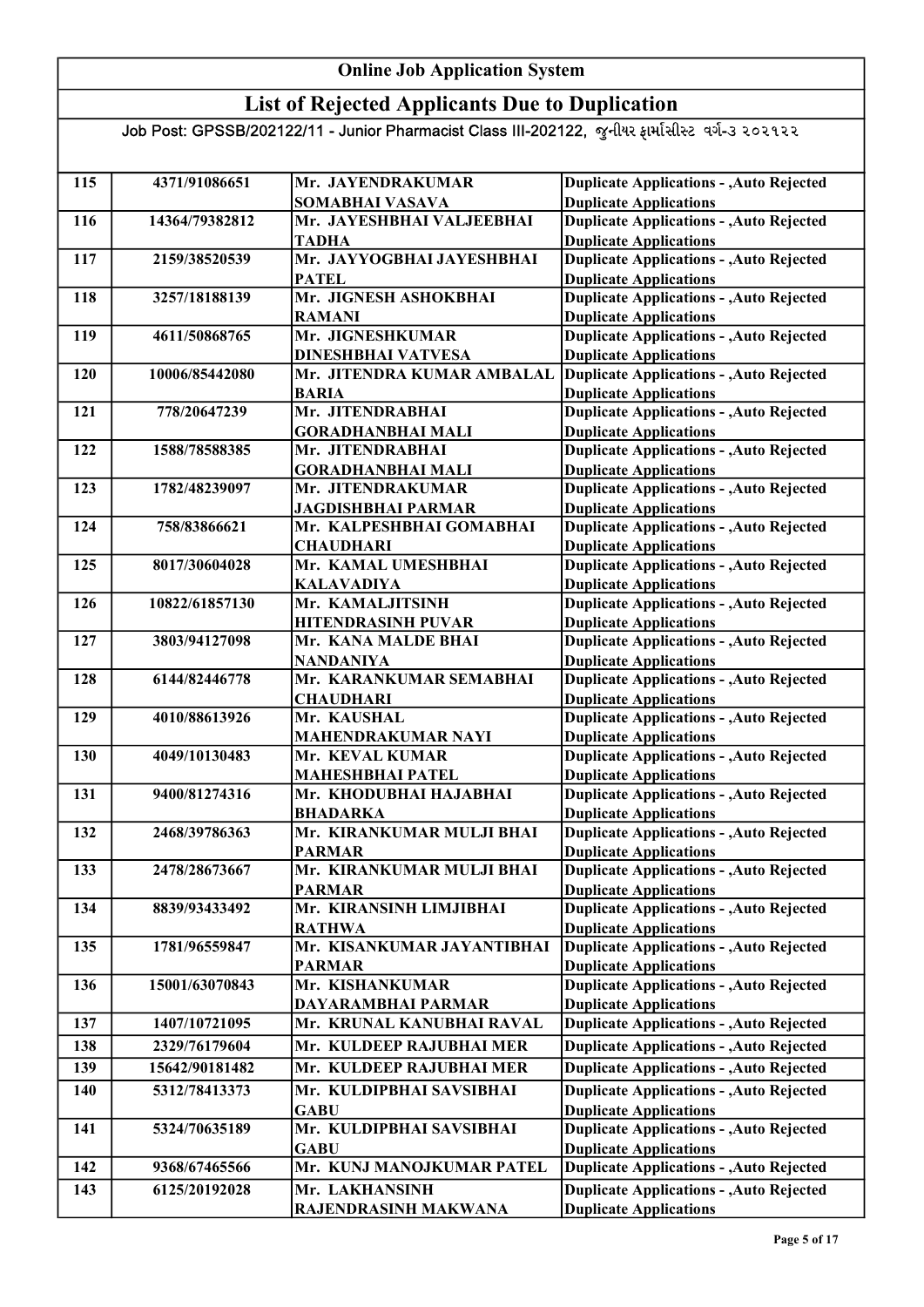### List of Rejected Applicants Due to Duplication

| 144<br>173/90907849<br>Mr. LAXMANBHAI NANABHAI<br><b>Duplicate Applications</b><br><b>MANSA</b><br><b>Duplicate Applications - , Auto Rejected</b><br>Mr. MADHUBHAI KHODABHAI<br>10755/70877411<br>145<br><b>Duplicate Applications</b><br><b>BHAMMAR</b><br><b>Duplicate Applications - , Auto Rejected</b><br>Mr. MADHUBHAI KHODABHAI<br>10762/89485749<br>146<br><b>Duplicate Applications</b><br><b>BHAMMAR</b><br>Duplicate Applications - , Auto Rejected<br>Mr. MADHUBHAI KHODABHAI<br>12602/39698592<br>147<br><b>Duplicate Applications</b><br><b>BHAMMAR</b><br><b>Duplicate Applications - , Auto Rejected</b><br>12454/40269954<br>Mr. MADHUKUMAR NATHUBHAI<br>148<br><b>Duplicate Applications</b><br><b>BHASKAR</b><br><b>Duplicate Applications - , Auto Rejected</b><br>3164/33894011<br>Mr. MAHAMMADISTIYAK<br>149<br><b>Duplicate Applications</b><br><b>IBRAHIMBHAI SHAIKH</b><br><b>Duplicate Applications - , Auto Rejected</b><br>150<br>2013/38423832<br>Mr. MAHAMMADKHAN<br><b>MURIDKHAN JAT</b><br><b>Duplicate Applications</b><br><b>Duplicate Applications - , Auto Rejected</b><br>4044/13711770<br>Mr. MAHENDRA AMARSINH PAN<br>151<br>Mr. MAHENDRAKUMAR<br><b>Duplicate Applications - , Auto Rejected</b><br>152<br>14626/49801773<br><b>Duplicate Applications</b><br>KISHORBHAI VAGHELA<br><b>Duplicate Applications - , Auto Rejected</b><br>153<br>Mr. MAHESHKUMAR<br>13832/56389550<br><b>Duplicate Applications</b><br>AMRUTBHAI MALIVAD<br><b>Duplicate Applications - , Auto Rejected</b><br>Mr. MAHESHKUMAR CHANDAJI<br>154<br>10105/72007740<br><b>Duplicate Applications</b><br><b>PARMAR</b><br><b>Duplicate Applications - , Auto Rejected</b><br>155<br>8948/42897774<br>Mr. MAHESHKUMAR<br><b>Duplicate Applications</b><br>JESINGBHAI KHIHADIYA<br><b>Duplicate Applications - , Auto Rejected</b><br>156<br>8976/61690220<br>Mr. MAHESHKUMAR MANUBHAI<br><b>Duplicate Applications</b><br>ZINZALA<br><b>Duplicate Applications - , Auto Rejected</b><br>Mr. MALABHAI SOMABHAI RANA<br>157<br>2898/22791804<br><b>Duplicate Applications</b><br><b>Duplicate Applications - , Auto Rejected</b><br>Mr. MANAV RAKESHBHAI PATEL<br>158<br>335/55602097<br><b>Duplicate Applications - , Auto Rejected</b><br>159<br>1635/75693135<br>Mr. MANAV RAKESHBHAI PATEL<br><b>Duplicate Applications - , Auto Rejected</b><br>Mr. MANISHBHAI LAXMANBHAI<br><b>160</b><br>14415/90084148<br><b>Duplicate Applications</b><br><b>PRAJAPATI</b><br>Mr. MANISHBHAI LAXMANBHAI<br><b>Duplicate Applications - , Auto Rejected</b><br>161<br>16436/41481575<br><b>Duplicate Applications</b><br><b>PRAJAPATI</b><br><b>Duplicate Applications - , Auto Rejected</b><br>Mr. MANSUKHBHAI BACHUBHAI<br>1531/30777580<br>162<br><b>THULETIYA</b><br><b>Duplicate Applications</b><br>Mr. MAYUR JAGMALBHAI BHEDA<br>Duplicate Applications - , Auto Rejected<br>163<br>3726/76196787<br>Mr. MAYUR MUKUNDBHAI JADAV Duplicate Applications - , Auto Rejected<br>164<br>10763/86716819<br><b>Duplicate Applications</b><br><b>Duplicate Applications - , Auto Rejected</b><br>93/52378622<br>Mr. MAYURKUMAR<br>165<br><b>Duplicate Applications</b><br>RAKESHBHAI CHAUDHARI<br><b>Duplicate Applications - , Auto Rejected</b><br>2693/89216535<br>Mr. MEHUL RAJUBHAI RANA<br>166<br>14006/30759339<br>Mr. MEHULBHAI NANUBHAI<br><b>Duplicate Applications - , Auto Rejected</b><br>167<br><b>Duplicate Applications</b><br><b>CHUDASAMA</b><br><b>Duplicate Applications - , Auto Rejected</b><br>168<br>8582/91271751<br>Mr. MILANKUMAR<br><b>Duplicate Applications</b><br>GHANSHYAMBHAI CHAUHAN<br><b>Duplicate Applications - , Auto Rejected</b><br>Mr. MIR KIRITBHAI NANDA<br>169<br>511/83544597<br><b>Duplicate Applications - , Auto Rejected</b><br>170<br>12699/37539505<br>Mr. MIT HITENDRABHAI VAIDYA<br><b>Duplicate Applications - , Auto Rejected</b><br>171<br>Mr. MITESHKUMAR ARJUNBHAI<br>14284/48139460<br><b>Duplicate Applications</b><br><b>PATEL</b><br><b>Duplicate Applications - , Auto Rejected</b><br>Mr. MOHIT MANDANBHAI<br>172<br>4006/92968544<br><b>Duplicate Applications</b><br><b>DANGAR</b><br>Mr. MOHIT VAGHJIBHAI DESAI<br><b>Duplicate Applications - , Auto Rejected</b><br>173<br>10801/24865087<br><b>Duplicate Applications - , Auto Rejected</b><br>174<br>11651/25556172<br>Mr. MOHIT VAGHJIBHAI DESAI |  |                                                 |
|---------------------------------------------------------------------------------------------------------------------------------------------------------------------------------------------------------------------------------------------------------------------------------------------------------------------------------------------------------------------------------------------------------------------------------------------------------------------------------------------------------------------------------------------------------------------------------------------------------------------------------------------------------------------------------------------------------------------------------------------------------------------------------------------------------------------------------------------------------------------------------------------------------------------------------------------------------------------------------------------------------------------------------------------------------------------------------------------------------------------------------------------------------------------------------------------------------------------------------------------------------------------------------------------------------------------------------------------------------------------------------------------------------------------------------------------------------------------------------------------------------------------------------------------------------------------------------------------------------------------------------------------------------------------------------------------------------------------------------------------------------------------------------------------------------------------------------------------------------------------------------------------------------------------------------------------------------------------------------------------------------------------------------------------------------------------------------------------------------------------------------------------------------------------------------------------------------------------------------------------------------------------------------------------------------------------------------------------------------------------------------------------------------------------------------------------------------------------------------------------------------------------------------------------------------------------------------------------------------------------------------------------------------------------------------------------------------------------------------------------------------------------------------------------------------------------------------------------------------------------------------------------------------------------------------------------------------------------------------------------------------------------------------------------------------------------------------------------------------------------------------------------------------------------------------------------------------------------------------------------------------------------------------------------------------------------------------------------------------------------------------------------------------------------------------------------------------------------------------------------------------------------------------------------------------------------------------------------------------------------------------------------------------------------------------------------------------------------------------------------------------------------------------------------------------------------------------------------------------------------------------------------------------------------------------------------------------------------------------------------------------------------------------------------------------------------------------------------------------------------------------------------------------------------------------------------------------------------------------------------------------------------------------------------------------------------------------------------------------------------------------|--|-------------------------------------------------|
|                                                                                                                                                                                                                                                                                                                                                                                                                                                                                                                                                                                                                                                                                                                                                                                                                                                                                                                                                                                                                                                                                                                                                                                                                                                                                                                                                                                                                                                                                                                                                                                                                                                                                                                                                                                                                                                                                                                                                                                                                                                                                                                                                                                                                                                                                                                                                                                                                                                                                                                                                                                                                                                                                                                                                                                                                                                                                                                                                                                                                                                                                                                                                                                                                                                                                                                                                                                                                                                                                                                                                                                                                                                                                                                                                                                                                                                                                                                                                                                                                                                                                                                                                                                                                                                                                                                                                                                 |  | <b>Duplicate Applications - , Auto Rejected</b> |
|                                                                                                                                                                                                                                                                                                                                                                                                                                                                                                                                                                                                                                                                                                                                                                                                                                                                                                                                                                                                                                                                                                                                                                                                                                                                                                                                                                                                                                                                                                                                                                                                                                                                                                                                                                                                                                                                                                                                                                                                                                                                                                                                                                                                                                                                                                                                                                                                                                                                                                                                                                                                                                                                                                                                                                                                                                                                                                                                                                                                                                                                                                                                                                                                                                                                                                                                                                                                                                                                                                                                                                                                                                                                                                                                                                                                                                                                                                                                                                                                                                                                                                                                                                                                                                                                                                                                                                                 |  |                                                 |
|                                                                                                                                                                                                                                                                                                                                                                                                                                                                                                                                                                                                                                                                                                                                                                                                                                                                                                                                                                                                                                                                                                                                                                                                                                                                                                                                                                                                                                                                                                                                                                                                                                                                                                                                                                                                                                                                                                                                                                                                                                                                                                                                                                                                                                                                                                                                                                                                                                                                                                                                                                                                                                                                                                                                                                                                                                                                                                                                                                                                                                                                                                                                                                                                                                                                                                                                                                                                                                                                                                                                                                                                                                                                                                                                                                                                                                                                                                                                                                                                                                                                                                                                                                                                                                                                                                                                                                                 |  |                                                 |
|                                                                                                                                                                                                                                                                                                                                                                                                                                                                                                                                                                                                                                                                                                                                                                                                                                                                                                                                                                                                                                                                                                                                                                                                                                                                                                                                                                                                                                                                                                                                                                                                                                                                                                                                                                                                                                                                                                                                                                                                                                                                                                                                                                                                                                                                                                                                                                                                                                                                                                                                                                                                                                                                                                                                                                                                                                                                                                                                                                                                                                                                                                                                                                                                                                                                                                                                                                                                                                                                                                                                                                                                                                                                                                                                                                                                                                                                                                                                                                                                                                                                                                                                                                                                                                                                                                                                                                                 |  |                                                 |
|                                                                                                                                                                                                                                                                                                                                                                                                                                                                                                                                                                                                                                                                                                                                                                                                                                                                                                                                                                                                                                                                                                                                                                                                                                                                                                                                                                                                                                                                                                                                                                                                                                                                                                                                                                                                                                                                                                                                                                                                                                                                                                                                                                                                                                                                                                                                                                                                                                                                                                                                                                                                                                                                                                                                                                                                                                                                                                                                                                                                                                                                                                                                                                                                                                                                                                                                                                                                                                                                                                                                                                                                                                                                                                                                                                                                                                                                                                                                                                                                                                                                                                                                                                                                                                                                                                                                                                                 |  |                                                 |
|                                                                                                                                                                                                                                                                                                                                                                                                                                                                                                                                                                                                                                                                                                                                                                                                                                                                                                                                                                                                                                                                                                                                                                                                                                                                                                                                                                                                                                                                                                                                                                                                                                                                                                                                                                                                                                                                                                                                                                                                                                                                                                                                                                                                                                                                                                                                                                                                                                                                                                                                                                                                                                                                                                                                                                                                                                                                                                                                                                                                                                                                                                                                                                                                                                                                                                                                                                                                                                                                                                                                                                                                                                                                                                                                                                                                                                                                                                                                                                                                                                                                                                                                                                                                                                                                                                                                                                                 |  |                                                 |
|                                                                                                                                                                                                                                                                                                                                                                                                                                                                                                                                                                                                                                                                                                                                                                                                                                                                                                                                                                                                                                                                                                                                                                                                                                                                                                                                                                                                                                                                                                                                                                                                                                                                                                                                                                                                                                                                                                                                                                                                                                                                                                                                                                                                                                                                                                                                                                                                                                                                                                                                                                                                                                                                                                                                                                                                                                                                                                                                                                                                                                                                                                                                                                                                                                                                                                                                                                                                                                                                                                                                                                                                                                                                                                                                                                                                                                                                                                                                                                                                                                                                                                                                                                                                                                                                                                                                                                                 |  |                                                 |
|                                                                                                                                                                                                                                                                                                                                                                                                                                                                                                                                                                                                                                                                                                                                                                                                                                                                                                                                                                                                                                                                                                                                                                                                                                                                                                                                                                                                                                                                                                                                                                                                                                                                                                                                                                                                                                                                                                                                                                                                                                                                                                                                                                                                                                                                                                                                                                                                                                                                                                                                                                                                                                                                                                                                                                                                                                                                                                                                                                                                                                                                                                                                                                                                                                                                                                                                                                                                                                                                                                                                                                                                                                                                                                                                                                                                                                                                                                                                                                                                                                                                                                                                                                                                                                                                                                                                                                                 |  |                                                 |
|                                                                                                                                                                                                                                                                                                                                                                                                                                                                                                                                                                                                                                                                                                                                                                                                                                                                                                                                                                                                                                                                                                                                                                                                                                                                                                                                                                                                                                                                                                                                                                                                                                                                                                                                                                                                                                                                                                                                                                                                                                                                                                                                                                                                                                                                                                                                                                                                                                                                                                                                                                                                                                                                                                                                                                                                                                                                                                                                                                                                                                                                                                                                                                                                                                                                                                                                                                                                                                                                                                                                                                                                                                                                                                                                                                                                                                                                                                                                                                                                                                                                                                                                                                                                                                                                                                                                                                                 |  |                                                 |
|                                                                                                                                                                                                                                                                                                                                                                                                                                                                                                                                                                                                                                                                                                                                                                                                                                                                                                                                                                                                                                                                                                                                                                                                                                                                                                                                                                                                                                                                                                                                                                                                                                                                                                                                                                                                                                                                                                                                                                                                                                                                                                                                                                                                                                                                                                                                                                                                                                                                                                                                                                                                                                                                                                                                                                                                                                                                                                                                                                                                                                                                                                                                                                                                                                                                                                                                                                                                                                                                                                                                                                                                                                                                                                                                                                                                                                                                                                                                                                                                                                                                                                                                                                                                                                                                                                                                                                                 |  |                                                 |
|                                                                                                                                                                                                                                                                                                                                                                                                                                                                                                                                                                                                                                                                                                                                                                                                                                                                                                                                                                                                                                                                                                                                                                                                                                                                                                                                                                                                                                                                                                                                                                                                                                                                                                                                                                                                                                                                                                                                                                                                                                                                                                                                                                                                                                                                                                                                                                                                                                                                                                                                                                                                                                                                                                                                                                                                                                                                                                                                                                                                                                                                                                                                                                                                                                                                                                                                                                                                                                                                                                                                                                                                                                                                                                                                                                                                                                                                                                                                                                                                                                                                                                                                                                                                                                                                                                                                                                                 |  |                                                 |
|                                                                                                                                                                                                                                                                                                                                                                                                                                                                                                                                                                                                                                                                                                                                                                                                                                                                                                                                                                                                                                                                                                                                                                                                                                                                                                                                                                                                                                                                                                                                                                                                                                                                                                                                                                                                                                                                                                                                                                                                                                                                                                                                                                                                                                                                                                                                                                                                                                                                                                                                                                                                                                                                                                                                                                                                                                                                                                                                                                                                                                                                                                                                                                                                                                                                                                                                                                                                                                                                                                                                                                                                                                                                                                                                                                                                                                                                                                                                                                                                                                                                                                                                                                                                                                                                                                                                                                                 |  |                                                 |
|                                                                                                                                                                                                                                                                                                                                                                                                                                                                                                                                                                                                                                                                                                                                                                                                                                                                                                                                                                                                                                                                                                                                                                                                                                                                                                                                                                                                                                                                                                                                                                                                                                                                                                                                                                                                                                                                                                                                                                                                                                                                                                                                                                                                                                                                                                                                                                                                                                                                                                                                                                                                                                                                                                                                                                                                                                                                                                                                                                                                                                                                                                                                                                                                                                                                                                                                                                                                                                                                                                                                                                                                                                                                                                                                                                                                                                                                                                                                                                                                                                                                                                                                                                                                                                                                                                                                                                                 |  |                                                 |
|                                                                                                                                                                                                                                                                                                                                                                                                                                                                                                                                                                                                                                                                                                                                                                                                                                                                                                                                                                                                                                                                                                                                                                                                                                                                                                                                                                                                                                                                                                                                                                                                                                                                                                                                                                                                                                                                                                                                                                                                                                                                                                                                                                                                                                                                                                                                                                                                                                                                                                                                                                                                                                                                                                                                                                                                                                                                                                                                                                                                                                                                                                                                                                                                                                                                                                                                                                                                                                                                                                                                                                                                                                                                                                                                                                                                                                                                                                                                                                                                                                                                                                                                                                                                                                                                                                                                                                                 |  |                                                 |
|                                                                                                                                                                                                                                                                                                                                                                                                                                                                                                                                                                                                                                                                                                                                                                                                                                                                                                                                                                                                                                                                                                                                                                                                                                                                                                                                                                                                                                                                                                                                                                                                                                                                                                                                                                                                                                                                                                                                                                                                                                                                                                                                                                                                                                                                                                                                                                                                                                                                                                                                                                                                                                                                                                                                                                                                                                                                                                                                                                                                                                                                                                                                                                                                                                                                                                                                                                                                                                                                                                                                                                                                                                                                                                                                                                                                                                                                                                                                                                                                                                                                                                                                                                                                                                                                                                                                                                                 |  |                                                 |
|                                                                                                                                                                                                                                                                                                                                                                                                                                                                                                                                                                                                                                                                                                                                                                                                                                                                                                                                                                                                                                                                                                                                                                                                                                                                                                                                                                                                                                                                                                                                                                                                                                                                                                                                                                                                                                                                                                                                                                                                                                                                                                                                                                                                                                                                                                                                                                                                                                                                                                                                                                                                                                                                                                                                                                                                                                                                                                                                                                                                                                                                                                                                                                                                                                                                                                                                                                                                                                                                                                                                                                                                                                                                                                                                                                                                                                                                                                                                                                                                                                                                                                                                                                                                                                                                                                                                                                                 |  |                                                 |
|                                                                                                                                                                                                                                                                                                                                                                                                                                                                                                                                                                                                                                                                                                                                                                                                                                                                                                                                                                                                                                                                                                                                                                                                                                                                                                                                                                                                                                                                                                                                                                                                                                                                                                                                                                                                                                                                                                                                                                                                                                                                                                                                                                                                                                                                                                                                                                                                                                                                                                                                                                                                                                                                                                                                                                                                                                                                                                                                                                                                                                                                                                                                                                                                                                                                                                                                                                                                                                                                                                                                                                                                                                                                                                                                                                                                                                                                                                                                                                                                                                                                                                                                                                                                                                                                                                                                                                                 |  |                                                 |
|                                                                                                                                                                                                                                                                                                                                                                                                                                                                                                                                                                                                                                                                                                                                                                                                                                                                                                                                                                                                                                                                                                                                                                                                                                                                                                                                                                                                                                                                                                                                                                                                                                                                                                                                                                                                                                                                                                                                                                                                                                                                                                                                                                                                                                                                                                                                                                                                                                                                                                                                                                                                                                                                                                                                                                                                                                                                                                                                                                                                                                                                                                                                                                                                                                                                                                                                                                                                                                                                                                                                                                                                                                                                                                                                                                                                                                                                                                                                                                                                                                                                                                                                                                                                                                                                                                                                                                                 |  |                                                 |
|                                                                                                                                                                                                                                                                                                                                                                                                                                                                                                                                                                                                                                                                                                                                                                                                                                                                                                                                                                                                                                                                                                                                                                                                                                                                                                                                                                                                                                                                                                                                                                                                                                                                                                                                                                                                                                                                                                                                                                                                                                                                                                                                                                                                                                                                                                                                                                                                                                                                                                                                                                                                                                                                                                                                                                                                                                                                                                                                                                                                                                                                                                                                                                                                                                                                                                                                                                                                                                                                                                                                                                                                                                                                                                                                                                                                                                                                                                                                                                                                                                                                                                                                                                                                                                                                                                                                                                                 |  |                                                 |
|                                                                                                                                                                                                                                                                                                                                                                                                                                                                                                                                                                                                                                                                                                                                                                                                                                                                                                                                                                                                                                                                                                                                                                                                                                                                                                                                                                                                                                                                                                                                                                                                                                                                                                                                                                                                                                                                                                                                                                                                                                                                                                                                                                                                                                                                                                                                                                                                                                                                                                                                                                                                                                                                                                                                                                                                                                                                                                                                                                                                                                                                                                                                                                                                                                                                                                                                                                                                                                                                                                                                                                                                                                                                                                                                                                                                                                                                                                                                                                                                                                                                                                                                                                                                                                                                                                                                                                                 |  |                                                 |
|                                                                                                                                                                                                                                                                                                                                                                                                                                                                                                                                                                                                                                                                                                                                                                                                                                                                                                                                                                                                                                                                                                                                                                                                                                                                                                                                                                                                                                                                                                                                                                                                                                                                                                                                                                                                                                                                                                                                                                                                                                                                                                                                                                                                                                                                                                                                                                                                                                                                                                                                                                                                                                                                                                                                                                                                                                                                                                                                                                                                                                                                                                                                                                                                                                                                                                                                                                                                                                                                                                                                                                                                                                                                                                                                                                                                                                                                                                                                                                                                                                                                                                                                                                                                                                                                                                                                                                                 |  |                                                 |
|                                                                                                                                                                                                                                                                                                                                                                                                                                                                                                                                                                                                                                                                                                                                                                                                                                                                                                                                                                                                                                                                                                                                                                                                                                                                                                                                                                                                                                                                                                                                                                                                                                                                                                                                                                                                                                                                                                                                                                                                                                                                                                                                                                                                                                                                                                                                                                                                                                                                                                                                                                                                                                                                                                                                                                                                                                                                                                                                                                                                                                                                                                                                                                                                                                                                                                                                                                                                                                                                                                                                                                                                                                                                                                                                                                                                                                                                                                                                                                                                                                                                                                                                                                                                                                                                                                                                                                                 |  |                                                 |
|                                                                                                                                                                                                                                                                                                                                                                                                                                                                                                                                                                                                                                                                                                                                                                                                                                                                                                                                                                                                                                                                                                                                                                                                                                                                                                                                                                                                                                                                                                                                                                                                                                                                                                                                                                                                                                                                                                                                                                                                                                                                                                                                                                                                                                                                                                                                                                                                                                                                                                                                                                                                                                                                                                                                                                                                                                                                                                                                                                                                                                                                                                                                                                                                                                                                                                                                                                                                                                                                                                                                                                                                                                                                                                                                                                                                                                                                                                                                                                                                                                                                                                                                                                                                                                                                                                                                                                                 |  |                                                 |
|                                                                                                                                                                                                                                                                                                                                                                                                                                                                                                                                                                                                                                                                                                                                                                                                                                                                                                                                                                                                                                                                                                                                                                                                                                                                                                                                                                                                                                                                                                                                                                                                                                                                                                                                                                                                                                                                                                                                                                                                                                                                                                                                                                                                                                                                                                                                                                                                                                                                                                                                                                                                                                                                                                                                                                                                                                                                                                                                                                                                                                                                                                                                                                                                                                                                                                                                                                                                                                                                                                                                                                                                                                                                                                                                                                                                                                                                                                                                                                                                                                                                                                                                                                                                                                                                                                                                                                                 |  |                                                 |
|                                                                                                                                                                                                                                                                                                                                                                                                                                                                                                                                                                                                                                                                                                                                                                                                                                                                                                                                                                                                                                                                                                                                                                                                                                                                                                                                                                                                                                                                                                                                                                                                                                                                                                                                                                                                                                                                                                                                                                                                                                                                                                                                                                                                                                                                                                                                                                                                                                                                                                                                                                                                                                                                                                                                                                                                                                                                                                                                                                                                                                                                                                                                                                                                                                                                                                                                                                                                                                                                                                                                                                                                                                                                                                                                                                                                                                                                                                                                                                                                                                                                                                                                                                                                                                                                                                                                                                                 |  |                                                 |
|                                                                                                                                                                                                                                                                                                                                                                                                                                                                                                                                                                                                                                                                                                                                                                                                                                                                                                                                                                                                                                                                                                                                                                                                                                                                                                                                                                                                                                                                                                                                                                                                                                                                                                                                                                                                                                                                                                                                                                                                                                                                                                                                                                                                                                                                                                                                                                                                                                                                                                                                                                                                                                                                                                                                                                                                                                                                                                                                                                                                                                                                                                                                                                                                                                                                                                                                                                                                                                                                                                                                                                                                                                                                                                                                                                                                                                                                                                                                                                                                                                                                                                                                                                                                                                                                                                                                                                                 |  |                                                 |
|                                                                                                                                                                                                                                                                                                                                                                                                                                                                                                                                                                                                                                                                                                                                                                                                                                                                                                                                                                                                                                                                                                                                                                                                                                                                                                                                                                                                                                                                                                                                                                                                                                                                                                                                                                                                                                                                                                                                                                                                                                                                                                                                                                                                                                                                                                                                                                                                                                                                                                                                                                                                                                                                                                                                                                                                                                                                                                                                                                                                                                                                                                                                                                                                                                                                                                                                                                                                                                                                                                                                                                                                                                                                                                                                                                                                                                                                                                                                                                                                                                                                                                                                                                                                                                                                                                                                                                                 |  |                                                 |
|                                                                                                                                                                                                                                                                                                                                                                                                                                                                                                                                                                                                                                                                                                                                                                                                                                                                                                                                                                                                                                                                                                                                                                                                                                                                                                                                                                                                                                                                                                                                                                                                                                                                                                                                                                                                                                                                                                                                                                                                                                                                                                                                                                                                                                                                                                                                                                                                                                                                                                                                                                                                                                                                                                                                                                                                                                                                                                                                                                                                                                                                                                                                                                                                                                                                                                                                                                                                                                                                                                                                                                                                                                                                                                                                                                                                                                                                                                                                                                                                                                                                                                                                                                                                                                                                                                                                                                                 |  |                                                 |
|                                                                                                                                                                                                                                                                                                                                                                                                                                                                                                                                                                                                                                                                                                                                                                                                                                                                                                                                                                                                                                                                                                                                                                                                                                                                                                                                                                                                                                                                                                                                                                                                                                                                                                                                                                                                                                                                                                                                                                                                                                                                                                                                                                                                                                                                                                                                                                                                                                                                                                                                                                                                                                                                                                                                                                                                                                                                                                                                                                                                                                                                                                                                                                                                                                                                                                                                                                                                                                                                                                                                                                                                                                                                                                                                                                                                                                                                                                                                                                                                                                                                                                                                                                                                                                                                                                                                                                                 |  |                                                 |
|                                                                                                                                                                                                                                                                                                                                                                                                                                                                                                                                                                                                                                                                                                                                                                                                                                                                                                                                                                                                                                                                                                                                                                                                                                                                                                                                                                                                                                                                                                                                                                                                                                                                                                                                                                                                                                                                                                                                                                                                                                                                                                                                                                                                                                                                                                                                                                                                                                                                                                                                                                                                                                                                                                                                                                                                                                                                                                                                                                                                                                                                                                                                                                                                                                                                                                                                                                                                                                                                                                                                                                                                                                                                                                                                                                                                                                                                                                                                                                                                                                                                                                                                                                                                                                                                                                                                                                                 |  |                                                 |
|                                                                                                                                                                                                                                                                                                                                                                                                                                                                                                                                                                                                                                                                                                                                                                                                                                                                                                                                                                                                                                                                                                                                                                                                                                                                                                                                                                                                                                                                                                                                                                                                                                                                                                                                                                                                                                                                                                                                                                                                                                                                                                                                                                                                                                                                                                                                                                                                                                                                                                                                                                                                                                                                                                                                                                                                                                                                                                                                                                                                                                                                                                                                                                                                                                                                                                                                                                                                                                                                                                                                                                                                                                                                                                                                                                                                                                                                                                                                                                                                                                                                                                                                                                                                                                                                                                                                                                                 |  |                                                 |
|                                                                                                                                                                                                                                                                                                                                                                                                                                                                                                                                                                                                                                                                                                                                                                                                                                                                                                                                                                                                                                                                                                                                                                                                                                                                                                                                                                                                                                                                                                                                                                                                                                                                                                                                                                                                                                                                                                                                                                                                                                                                                                                                                                                                                                                                                                                                                                                                                                                                                                                                                                                                                                                                                                                                                                                                                                                                                                                                                                                                                                                                                                                                                                                                                                                                                                                                                                                                                                                                                                                                                                                                                                                                                                                                                                                                                                                                                                                                                                                                                                                                                                                                                                                                                                                                                                                                                                                 |  |                                                 |
|                                                                                                                                                                                                                                                                                                                                                                                                                                                                                                                                                                                                                                                                                                                                                                                                                                                                                                                                                                                                                                                                                                                                                                                                                                                                                                                                                                                                                                                                                                                                                                                                                                                                                                                                                                                                                                                                                                                                                                                                                                                                                                                                                                                                                                                                                                                                                                                                                                                                                                                                                                                                                                                                                                                                                                                                                                                                                                                                                                                                                                                                                                                                                                                                                                                                                                                                                                                                                                                                                                                                                                                                                                                                                                                                                                                                                                                                                                                                                                                                                                                                                                                                                                                                                                                                                                                                                                                 |  |                                                 |
|                                                                                                                                                                                                                                                                                                                                                                                                                                                                                                                                                                                                                                                                                                                                                                                                                                                                                                                                                                                                                                                                                                                                                                                                                                                                                                                                                                                                                                                                                                                                                                                                                                                                                                                                                                                                                                                                                                                                                                                                                                                                                                                                                                                                                                                                                                                                                                                                                                                                                                                                                                                                                                                                                                                                                                                                                                                                                                                                                                                                                                                                                                                                                                                                                                                                                                                                                                                                                                                                                                                                                                                                                                                                                                                                                                                                                                                                                                                                                                                                                                                                                                                                                                                                                                                                                                                                                                                 |  |                                                 |
|                                                                                                                                                                                                                                                                                                                                                                                                                                                                                                                                                                                                                                                                                                                                                                                                                                                                                                                                                                                                                                                                                                                                                                                                                                                                                                                                                                                                                                                                                                                                                                                                                                                                                                                                                                                                                                                                                                                                                                                                                                                                                                                                                                                                                                                                                                                                                                                                                                                                                                                                                                                                                                                                                                                                                                                                                                                                                                                                                                                                                                                                                                                                                                                                                                                                                                                                                                                                                                                                                                                                                                                                                                                                                                                                                                                                                                                                                                                                                                                                                                                                                                                                                                                                                                                                                                                                                                                 |  |                                                 |
|                                                                                                                                                                                                                                                                                                                                                                                                                                                                                                                                                                                                                                                                                                                                                                                                                                                                                                                                                                                                                                                                                                                                                                                                                                                                                                                                                                                                                                                                                                                                                                                                                                                                                                                                                                                                                                                                                                                                                                                                                                                                                                                                                                                                                                                                                                                                                                                                                                                                                                                                                                                                                                                                                                                                                                                                                                                                                                                                                                                                                                                                                                                                                                                                                                                                                                                                                                                                                                                                                                                                                                                                                                                                                                                                                                                                                                                                                                                                                                                                                                                                                                                                                                                                                                                                                                                                                                                 |  |                                                 |
|                                                                                                                                                                                                                                                                                                                                                                                                                                                                                                                                                                                                                                                                                                                                                                                                                                                                                                                                                                                                                                                                                                                                                                                                                                                                                                                                                                                                                                                                                                                                                                                                                                                                                                                                                                                                                                                                                                                                                                                                                                                                                                                                                                                                                                                                                                                                                                                                                                                                                                                                                                                                                                                                                                                                                                                                                                                                                                                                                                                                                                                                                                                                                                                                                                                                                                                                                                                                                                                                                                                                                                                                                                                                                                                                                                                                                                                                                                                                                                                                                                                                                                                                                                                                                                                                                                                                                                                 |  |                                                 |
|                                                                                                                                                                                                                                                                                                                                                                                                                                                                                                                                                                                                                                                                                                                                                                                                                                                                                                                                                                                                                                                                                                                                                                                                                                                                                                                                                                                                                                                                                                                                                                                                                                                                                                                                                                                                                                                                                                                                                                                                                                                                                                                                                                                                                                                                                                                                                                                                                                                                                                                                                                                                                                                                                                                                                                                                                                                                                                                                                                                                                                                                                                                                                                                                                                                                                                                                                                                                                                                                                                                                                                                                                                                                                                                                                                                                                                                                                                                                                                                                                                                                                                                                                                                                                                                                                                                                                                                 |  |                                                 |
|                                                                                                                                                                                                                                                                                                                                                                                                                                                                                                                                                                                                                                                                                                                                                                                                                                                                                                                                                                                                                                                                                                                                                                                                                                                                                                                                                                                                                                                                                                                                                                                                                                                                                                                                                                                                                                                                                                                                                                                                                                                                                                                                                                                                                                                                                                                                                                                                                                                                                                                                                                                                                                                                                                                                                                                                                                                                                                                                                                                                                                                                                                                                                                                                                                                                                                                                                                                                                                                                                                                                                                                                                                                                                                                                                                                                                                                                                                                                                                                                                                                                                                                                                                                                                                                                                                                                                                                 |  |                                                 |
|                                                                                                                                                                                                                                                                                                                                                                                                                                                                                                                                                                                                                                                                                                                                                                                                                                                                                                                                                                                                                                                                                                                                                                                                                                                                                                                                                                                                                                                                                                                                                                                                                                                                                                                                                                                                                                                                                                                                                                                                                                                                                                                                                                                                                                                                                                                                                                                                                                                                                                                                                                                                                                                                                                                                                                                                                                                                                                                                                                                                                                                                                                                                                                                                                                                                                                                                                                                                                                                                                                                                                                                                                                                                                                                                                                                                                                                                                                                                                                                                                                                                                                                                                                                                                                                                                                                                                                                 |  |                                                 |
|                                                                                                                                                                                                                                                                                                                                                                                                                                                                                                                                                                                                                                                                                                                                                                                                                                                                                                                                                                                                                                                                                                                                                                                                                                                                                                                                                                                                                                                                                                                                                                                                                                                                                                                                                                                                                                                                                                                                                                                                                                                                                                                                                                                                                                                                                                                                                                                                                                                                                                                                                                                                                                                                                                                                                                                                                                                                                                                                                                                                                                                                                                                                                                                                                                                                                                                                                                                                                                                                                                                                                                                                                                                                                                                                                                                                                                                                                                                                                                                                                                                                                                                                                                                                                                                                                                                                                                                 |  |                                                 |
|                                                                                                                                                                                                                                                                                                                                                                                                                                                                                                                                                                                                                                                                                                                                                                                                                                                                                                                                                                                                                                                                                                                                                                                                                                                                                                                                                                                                                                                                                                                                                                                                                                                                                                                                                                                                                                                                                                                                                                                                                                                                                                                                                                                                                                                                                                                                                                                                                                                                                                                                                                                                                                                                                                                                                                                                                                                                                                                                                                                                                                                                                                                                                                                                                                                                                                                                                                                                                                                                                                                                                                                                                                                                                                                                                                                                                                                                                                                                                                                                                                                                                                                                                                                                                                                                                                                                                                                 |  |                                                 |
|                                                                                                                                                                                                                                                                                                                                                                                                                                                                                                                                                                                                                                                                                                                                                                                                                                                                                                                                                                                                                                                                                                                                                                                                                                                                                                                                                                                                                                                                                                                                                                                                                                                                                                                                                                                                                                                                                                                                                                                                                                                                                                                                                                                                                                                                                                                                                                                                                                                                                                                                                                                                                                                                                                                                                                                                                                                                                                                                                                                                                                                                                                                                                                                                                                                                                                                                                                                                                                                                                                                                                                                                                                                                                                                                                                                                                                                                                                                                                                                                                                                                                                                                                                                                                                                                                                                                                                                 |  |                                                 |
|                                                                                                                                                                                                                                                                                                                                                                                                                                                                                                                                                                                                                                                                                                                                                                                                                                                                                                                                                                                                                                                                                                                                                                                                                                                                                                                                                                                                                                                                                                                                                                                                                                                                                                                                                                                                                                                                                                                                                                                                                                                                                                                                                                                                                                                                                                                                                                                                                                                                                                                                                                                                                                                                                                                                                                                                                                                                                                                                                                                                                                                                                                                                                                                                                                                                                                                                                                                                                                                                                                                                                                                                                                                                                                                                                                                                                                                                                                                                                                                                                                                                                                                                                                                                                                                                                                                                                                                 |  |                                                 |
|                                                                                                                                                                                                                                                                                                                                                                                                                                                                                                                                                                                                                                                                                                                                                                                                                                                                                                                                                                                                                                                                                                                                                                                                                                                                                                                                                                                                                                                                                                                                                                                                                                                                                                                                                                                                                                                                                                                                                                                                                                                                                                                                                                                                                                                                                                                                                                                                                                                                                                                                                                                                                                                                                                                                                                                                                                                                                                                                                                                                                                                                                                                                                                                                                                                                                                                                                                                                                                                                                                                                                                                                                                                                                                                                                                                                                                                                                                                                                                                                                                                                                                                                                                                                                                                                                                                                                                                 |  |                                                 |
|                                                                                                                                                                                                                                                                                                                                                                                                                                                                                                                                                                                                                                                                                                                                                                                                                                                                                                                                                                                                                                                                                                                                                                                                                                                                                                                                                                                                                                                                                                                                                                                                                                                                                                                                                                                                                                                                                                                                                                                                                                                                                                                                                                                                                                                                                                                                                                                                                                                                                                                                                                                                                                                                                                                                                                                                                                                                                                                                                                                                                                                                                                                                                                                                                                                                                                                                                                                                                                                                                                                                                                                                                                                                                                                                                                                                                                                                                                                                                                                                                                                                                                                                                                                                                                                                                                                                                                                 |  |                                                 |
|                                                                                                                                                                                                                                                                                                                                                                                                                                                                                                                                                                                                                                                                                                                                                                                                                                                                                                                                                                                                                                                                                                                                                                                                                                                                                                                                                                                                                                                                                                                                                                                                                                                                                                                                                                                                                                                                                                                                                                                                                                                                                                                                                                                                                                                                                                                                                                                                                                                                                                                                                                                                                                                                                                                                                                                                                                                                                                                                                                                                                                                                                                                                                                                                                                                                                                                                                                                                                                                                                                                                                                                                                                                                                                                                                                                                                                                                                                                                                                                                                                                                                                                                                                                                                                                                                                                                                                                 |  |                                                 |
|                                                                                                                                                                                                                                                                                                                                                                                                                                                                                                                                                                                                                                                                                                                                                                                                                                                                                                                                                                                                                                                                                                                                                                                                                                                                                                                                                                                                                                                                                                                                                                                                                                                                                                                                                                                                                                                                                                                                                                                                                                                                                                                                                                                                                                                                                                                                                                                                                                                                                                                                                                                                                                                                                                                                                                                                                                                                                                                                                                                                                                                                                                                                                                                                                                                                                                                                                                                                                                                                                                                                                                                                                                                                                                                                                                                                                                                                                                                                                                                                                                                                                                                                                                                                                                                                                                                                                                                 |  |                                                 |
|                                                                                                                                                                                                                                                                                                                                                                                                                                                                                                                                                                                                                                                                                                                                                                                                                                                                                                                                                                                                                                                                                                                                                                                                                                                                                                                                                                                                                                                                                                                                                                                                                                                                                                                                                                                                                                                                                                                                                                                                                                                                                                                                                                                                                                                                                                                                                                                                                                                                                                                                                                                                                                                                                                                                                                                                                                                                                                                                                                                                                                                                                                                                                                                                                                                                                                                                                                                                                                                                                                                                                                                                                                                                                                                                                                                                                                                                                                                                                                                                                                                                                                                                                                                                                                                                                                                                                                                 |  |                                                 |
|                                                                                                                                                                                                                                                                                                                                                                                                                                                                                                                                                                                                                                                                                                                                                                                                                                                                                                                                                                                                                                                                                                                                                                                                                                                                                                                                                                                                                                                                                                                                                                                                                                                                                                                                                                                                                                                                                                                                                                                                                                                                                                                                                                                                                                                                                                                                                                                                                                                                                                                                                                                                                                                                                                                                                                                                                                                                                                                                                                                                                                                                                                                                                                                                                                                                                                                                                                                                                                                                                                                                                                                                                                                                                                                                                                                                                                                                                                                                                                                                                                                                                                                                                                                                                                                                                                                                                                                 |  |                                                 |
|                                                                                                                                                                                                                                                                                                                                                                                                                                                                                                                                                                                                                                                                                                                                                                                                                                                                                                                                                                                                                                                                                                                                                                                                                                                                                                                                                                                                                                                                                                                                                                                                                                                                                                                                                                                                                                                                                                                                                                                                                                                                                                                                                                                                                                                                                                                                                                                                                                                                                                                                                                                                                                                                                                                                                                                                                                                                                                                                                                                                                                                                                                                                                                                                                                                                                                                                                                                                                                                                                                                                                                                                                                                                                                                                                                                                                                                                                                                                                                                                                                                                                                                                                                                                                                                                                                                                                                                 |  |                                                 |
|                                                                                                                                                                                                                                                                                                                                                                                                                                                                                                                                                                                                                                                                                                                                                                                                                                                                                                                                                                                                                                                                                                                                                                                                                                                                                                                                                                                                                                                                                                                                                                                                                                                                                                                                                                                                                                                                                                                                                                                                                                                                                                                                                                                                                                                                                                                                                                                                                                                                                                                                                                                                                                                                                                                                                                                                                                                                                                                                                                                                                                                                                                                                                                                                                                                                                                                                                                                                                                                                                                                                                                                                                                                                                                                                                                                                                                                                                                                                                                                                                                                                                                                                                                                                                                                                                                                                                                                 |  |                                                 |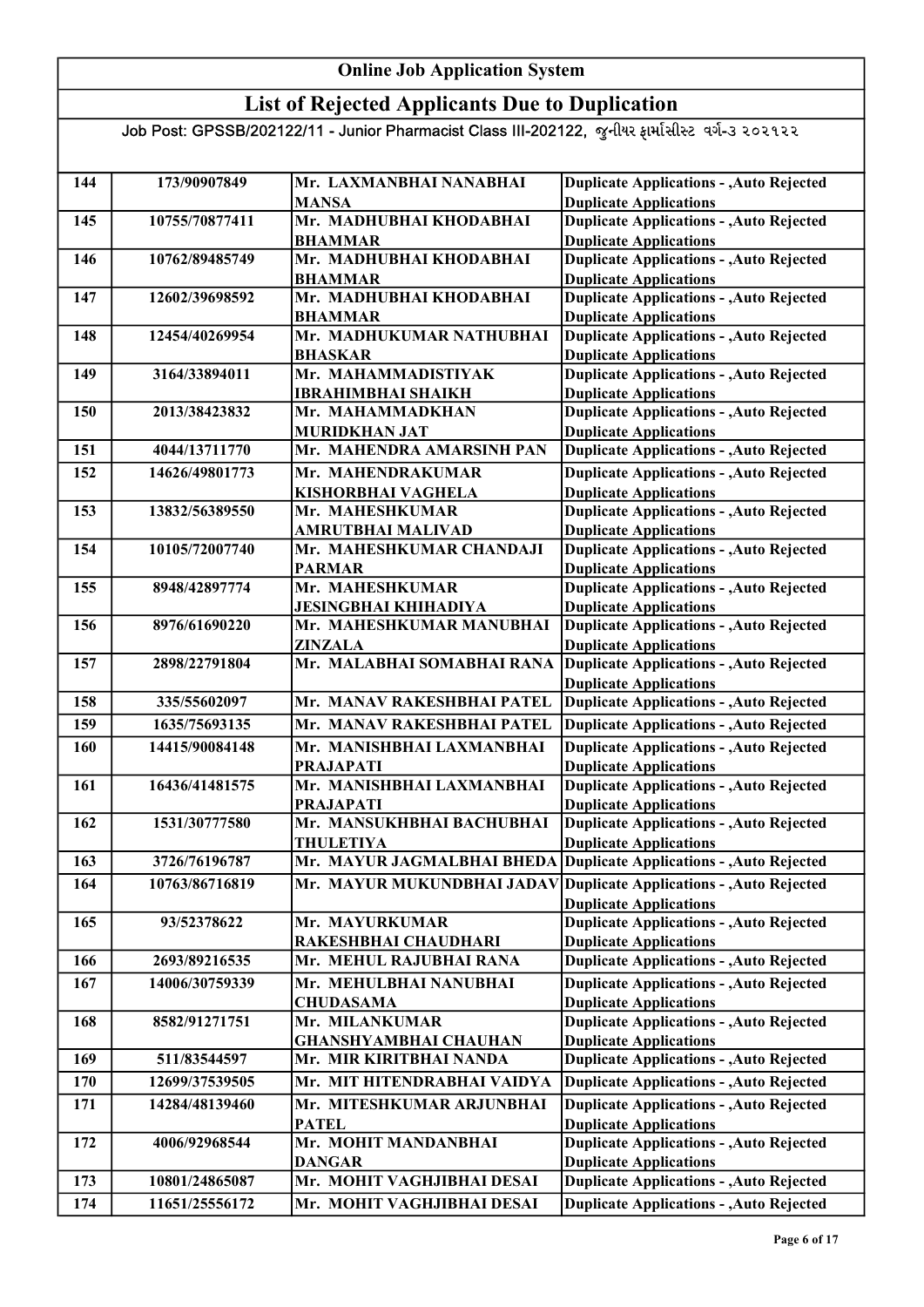## List of Rejected Applicants Due to Duplication

| 175 | 3963/68974123  | Mr. MOHNISHALI RAFIKBHAI                   |                                                                                  |
|-----|----------------|--------------------------------------------|----------------------------------------------------------------------------------|
|     |                | <b>MANSURI</b>                             | <b>Duplicate Applications - , Auto Rejected</b><br><b>Duplicate Applications</b> |
| 176 | 15052/79057849 | Mr. MOHSINKHAN BASIRKHAN                   | <b>Duplicate Applications - , Auto Rejected</b>                                  |
|     |                | <b>NAGORI</b>                              | <b>Duplicate Applications</b>                                                    |
| 177 | 7686/89204559  | Mr. MUHAMMAD HANIF SHAKLA                  | <b>Duplicate Applications - , Auto Rejected</b>                                  |
|     |                |                                            | <b>Duplicate Applications</b>                                                    |
| 178 | 3627/10221721  | Mr. NARESH KUMAR                           | <b>Duplicate Applications - , Auto Rejected</b>                                  |
|     |                | <b>GANESHBHAI CHAUDHARY</b>                | <b>Duplicate Applications</b>                                                    |
| 179 | 16220/61612226 | Mr. NARESH KUMAR                           | <b>Duplicate Applications - , Auto Rejected</b>                                  |
|     |                | <b>GANESHBHAI CHAUDHARY</b>                | <b>Duplicate Applications</b>                                                    |
| 180 | 1608/81797594  | Mr. NARESHBHAI VIKLABHAI                   | <b>Duplicate Applications - , Auto Rejected</b>                                  |
|     |                | <b>DAMOR</b>                               | <b>Duplicate Applications</b>                                                    |
| 181 | 4424/24079587  | Mr. NARESHBHAI VIKLABHAI                   | <b>Duplicate Applications - , Auto Rejected</b>                                  |
|     |                | <b>DAMOR</b>                               | <b>Duplicate Applications</b>                                                    |
| 182 | 4516/25625747  | Mr. NARESHBHAI VIKLABHAI                   | <b>Duplicate Applications - , Auto Rejected</b>                                  |
|     |                | <b>DAMOR</b>                               | <b>Duplicate Applications</b>                                                    |
| 183 | 3549/99302989  | Mr. NIKETAN PRAVINBHAI                     | <b>Duplicate Applications - , Auto Rejected</b>                                  |
|     |                | <b>RATHOD</b>                              | <b>Duplicate Applications</b>                                                    |
| 184 | 8514/84538287  | Mr. NILESH DILIP BHAI SHEKH                | <b>Duplicate Applications - , Auto Rejected</b>                                  |
| 185 | 1587/27248538  | Mr. NILESHBHAI GANUBHAI                    | <b>Duplicate Applications - , Auto Rejected</b>                                  |
|     |                | <b>JADAV</b>                               | <b>Duplicate Applications</b>                                                    |
| 186 | 1627/53735687  | Mr. NILESHKUMAR AEBHABHAI                  | <b>Duplicate Applications - , Auto Rejected</b>                                  |
|     |                | <b>CHHELANA</b>                            | <b>Duplicate Applications</b>                                                    |
| 187 | 14744/63223712 | Mr. NILESHKUMAR DILIPBHAI                  | <b>Duplicate Applications - , Auto Rejected</b>                                  |
|     |                | <b>RATHVA</b>                              | <b>Duplicate Applications</b>                                                    |
| 188 | 7610/31682023  | Mr. NIRUBHAI RAMSHIBHAI                    | <b>Duplicate Applications - , Auto Rejected</b>                                  |
|     |                | <b>CHAVDA</b>                              | <b>Duplicate Applications</b>                                                    |
| 189 | 3905/55523723  | Mr. NISHANT RONAKKUMAR                     | <b>Duplicate Applications - , Auto Rejected</b>                                  |
|     |                | <b>DESAI</b>                               | <b>Duplicate Applications</b>                                                    |
| 190 | 4771/66253659  | Mr. NITANTKUMAR                            | <b>Duplicate Applications - , Auto Rejected</b>                                  |
|     |                | <b>CHETANKUMAR PANDYA</b>                  | <b>Duplicate Applications</b>                                                    |
| 191 | 60/35815623    | Mr. NITIN MARKHIBHAI                       | <b>Duplicate Applications - , Auto Rejected</b>                                  |
|     |                | <b>CHANDRAVADIYA</b>                       | <b>Duplicate Applications</b>                                                    |
| 192 | 2340/30191867  | Mr. NITINKUMAR NATHABHAI                   | <b>Duplicate Applications - , Auto Rejected</b>                                  |
|     |                | <b>TAPANIYA</b>                            | <b>Duplicate Applications</b>                                                    |
| 193 | 2901/75273736  | Mr. PANKAJ KUMAR                           | <b>Duplicate Applications - , Auto Rejected</b>                                  |
|     |                | VITTHALBHAI VAGHASIYA                      | <b>Duplicate Applications</b>                                                    |
| 194 | 9667/57716861  | Mr. PARESHKUMAR KANTILAL                   | <b>Duplicate Applications - , Auto Rejected</b>                                  |
|     |                | <b>TRIVEDI</b>                             | <b>Duplicate Applications</b>                                                    |
| 195 | 5413/26938506  | Mr. PARTH BHARATBHAI PATEL                 | <b>Duplicate Applications - , Auto Rejected</b>                                  |
| 196 | 1988/74605211  | Mr. PARTH DHIRUBHAI PATEL                  | <b>Duplicate Applications - , Auto Rejected</b>                                  |
| 197 | 7016/34774644  | Mr. PARTHKUMAR KISHOR                      | <b>Duplicate Applications - , Auto Rejected</b>                                  |
|     |                | <b>GUSAI</b>                               | <b>Duplicate Applications</b>                                                    |
| 198 | 2718/13246314  | Mr. PARTHKUMAR RAJANIKANT                  | <b>Duplicate Applications - , Auto Rejected</b>                                  |
|     |                | <b>MISTRI</b>                              | <b>Duplicate Applications</b>                                                    |
| 199 | 2727/52423314  | Mr. PARTHKUMAR RAJANIKANT<br><b>MISTRI</b> | <b>Duplicate Applications - , Auto Rejected</b><br><b>Duplicate Applications</b> |
| 200 | 376/58209114   | Mr. PINAKINKUMAR SEVAKLAL                  | <b>Duplicate Applications - , Auto Rejected</b>                                  |
|     |                | <b>CHAUDHARI</b>                           | <b>Duplicate Applications</b>                                                    |
| 201 | 9851/11006844  | Mr. PIYUSH JAGMALBHAI                      | <b>Duplicate Applications - , Auto Rejected</b>                                  |
|     |                | <b>CHAUDHARI</b>                           | <b>Duplicate Applications</b>                                                    |
| 202 | 4015/73098146  | Mr. PRAGNESHBHAI                           | <b>Duplicate Applications - , Auto Rejected</b>                                  |
|     |                | RAMESHBHAI MAHLA                           | <b>Duplicate Applications</b>                                                    |
|     |                |                                            |                                                                                  |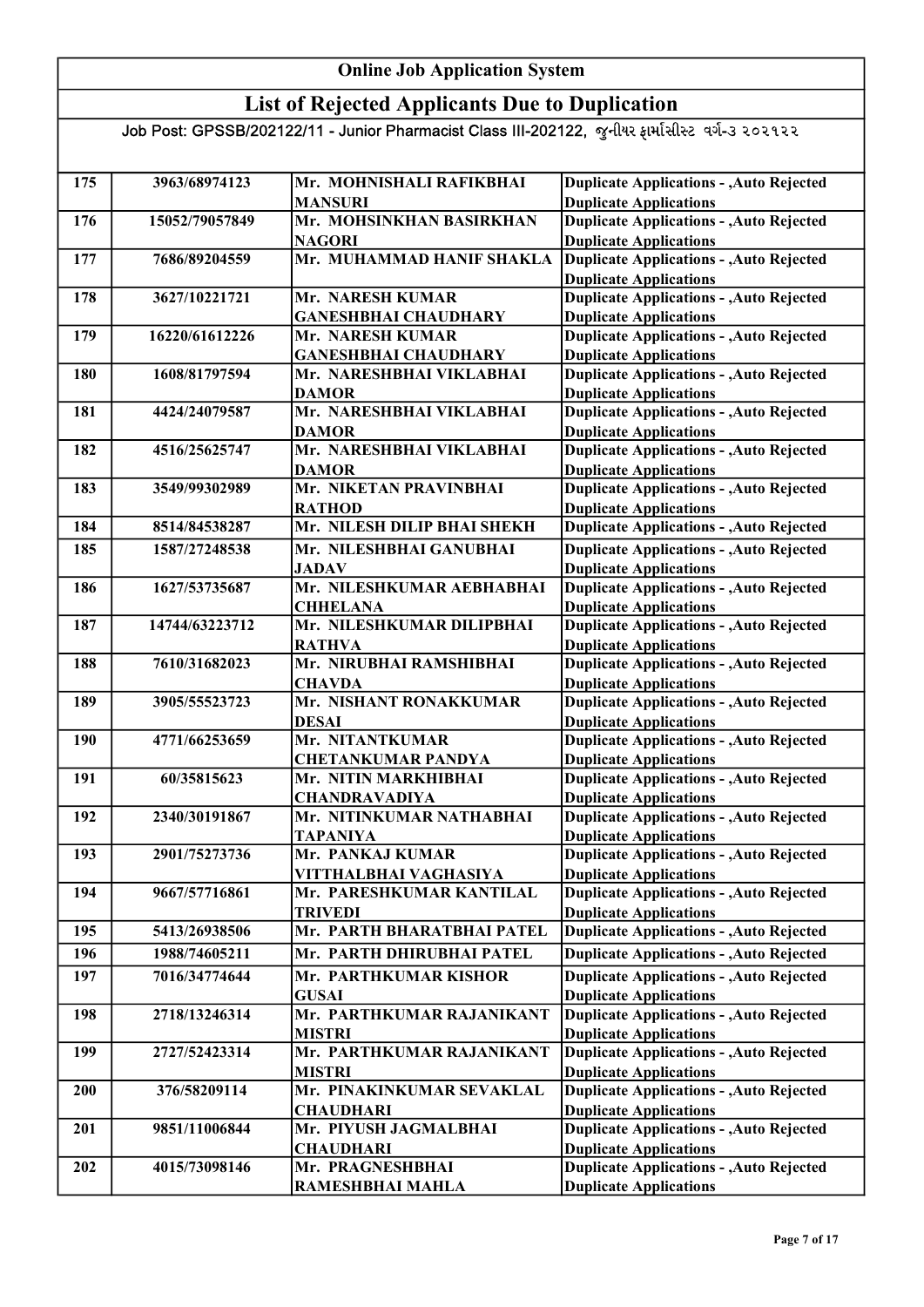### List of Rejected Applicants Due to Duplication

| 203 | 1404/97635268  | Mr. PRAGNESHKUMAR                           | <b>Duplicate Applications - , Auto Rejected</b> |
|-----|----------------|---------------------------------------------|-------------------------------------------------|
|     |                | <b>MOHANLAL TRIVEDI</b>                     | <b>Duplicate Applications</b>                   |
| 204 | 3915/43925806  | Mr. PRAKASH HARJIBHAI                       | <b>Duplicate Applications - , Auto Rejected</b> |
|     |                | ZAPADIYA                                    | <b>Duplicate Applications</b>                   |
| 205 | 10714/70807237 | Mr. PRAKASH HARJIBHAI                       | <b>Duplicate Applications - , Auto Rejected</b> |
|     |                | ZAPADIYA                                    | <b>Duplicate Applications</b>                   |
| 206 | 11763/37248317 | Mr. PRAKASHKUMAR                            | <b>Duplicate Applications - , Auto Rejected</b> |
|     |                | NATHABHAI CHAUDHARI                         | <b>Duplicate Applications</b>                   |
| 207 | 4683/87976330  | Mr. PRASHANT BHARATBHAI                     | <b>Duplicate Applications - , Auto Rejected</b> |
|     |                | <b>KATARIYA</b>                             | <b>Duplicate Applications</b>                   |
| 208 | 15753/57224303 | Mr. PRATIK BHARATBHAI BHALU                 | <b>Duplicate Applications - , Auto Rejected</b> |
| 209 | 1771/90851650  | Mr. PRATIK MUKESHBHAI                       | <b>Duplicate Applications - , Auto Rejected</b> |
|     |                | <b>GODHAVIYA</b>                            | <b>Duplicate Applications</b>                   |
| 210 | 9958/18276400  | Mr. PRATIKKUMAR                             | <b>Duplicate Applications - , Auto Rejected</b> |
|     |                | RAMESHBHAI MAHETA                           | <b>Duplicate Applications</b>                   |
| 211 | 1121/92935465  | Mr. PRATIKKUMAR SURAJIBHAI                  | <b>Duplicate Applications - , Auto Rejected</b> |
|     |                | <b>GAMIT</b>                                | <b>Duplicate Applications</b>                   |
| 212 | 6061/80571326  | Mr. PRAVINBHAI MAFAJI                       | <b>Duplicate Applications - , Auto Rejected</b> |
|     |                | <b>MAJIRANA</b>                             | <b>Duplicate Applications</b>                   |
| 213 | 7660/85320744  | Mr. PRAVINBHAI MAFAJI                       | <b>Duplicate Applications - , Auto Rejected</b> |
|     |                | <b>MAJIRANA</b>                             | <b>Duplicate Applications</b>                   |
| 214 | 9150/68939866  | Mr. PRAVINBHAI SUKHABHAI                    | <b>Duplicate Applications - , Auto Rejected</b> |
|     |                | AED                                         | <b>Duplicate Applications</b>                   |
| 215 | 13801/69850962 | Mr. PRAVINBHAI SUKHABHAI                    | <b>Duplicate Applications - , Auto Rejected</b> |
|     |                | <b>AED</b>                                  | <b>Duplicate Applications</b>                   |
| 216 | 13833/29259655 | Mr. PRAVINBHAI SUKHABHAI                    | <b>Duplicate Applications - , Auto Rejected</b> |
|     |                | <b>AED</b>                                  | <b>Duplicate Applications</b>                   |
| 217 | 14321/47807198 | Mr. PRAVINBHAI SUKHABHAI                    | <b>Duplicate Applications - , Auto Rejected</b> |
|     |                | <b>AED</b>                                  | <b>Duplicate Applications</b>                   |
| 218 | 14760/25429569 | Mr. PRAVINBHAI SUKHABHAI                    | <b>Duplicate Applications - , Auto Rejected</b> |
|     |                | <b>AED</b>                                  | <b>Duplicate Applications</b>                   |
| 219 | 11052/27655768 | Mr. PRAVINSINH SHANKARAJI                   | <b>Duplicate Applications - , Auto Rejected</b> |
|     |                | <b>RAJPUT</b>                               | <b>Duplicate Applications</b>                   |
| 220 | 12247/49880823 | Mr. PRITESHKUMAR                            | <b>Duplicate Applications - , Auto Rejected</b> |
|     |                | <b>BHARATSINH BARIA</b>                     | <b>Duplicate Applications</b>                   |
| 221 | 9374/24041228  | Mr. RAHUL BHAI LALSING BHAI                 | <b>Duplicate Applications - , Auto Rejected</b> |
|     |                | <b>DAMOR</b>                                | <b>Duplicate Applications</b>                   |
| 222 | 25/13924568    | Mr. RAHULBHAI GIRISHBHAI                    | <b>Duplicate Applications - , Auto Rejected</b> |
|     |                | <b>CHAUHAN</b>                              | <b>Duplicate Applications</b>                   |
| 223 | 8567/51994674  | Mr. RAHULKUMAR LAKHABHAI                    | <b>Duplicate Applications - , Auto Rejected</b> |
|     |                | <b>MAKWANA</b>                              | <b>Duplicate Applications</b>                   |
| 224 | 8799/56233724  | Mr. RAJANIKANT                              | <b>Duplicate Applications - , Auto Rejected</b> |
|     |                | HARJIVANBHAI CHAVDA                         | <b>Duplicate Applications</b>                   |
| 225 | 8340/51503448  | Mr. RAJATBHAI ASHOKBHAI                     | <b>Duplicate Applications - , Auto Rejected</b> |
|     |                | <b>PATEL</b>                                | <b>Duplicate Applications</b>                   |
| 226 | 11827/17372837 | Mr. RAJATBHAI ASHOKBHAI                     | <b>Duplicate Applications - , Auto Rejected</b> |
|     | 11718/61926419 | <b>PATEL</b><br>Mr. RAJESHBHAI ODHAVAJIBHAI | <b>Duplicate Applications</b>                   |
| 227 |                |                                             | Duplicate Applications - , Auto Rejected        |
|     |                | <b>TAVIYA</b>                               | <b>Duplicate Applications</b>                   |
| 228 | 11727/74321062 | Mr. RAJESHBHAI ODHAVAJIBHAI                 | Duplicate Applications - , Auto Rejected        |
|     |                | <b>TAVIYA</b>                               | <b>Duplicate Applications</b>                   |
| 229 | 11737/60429418 | Mr. RAJESHBHAI ODHAVAJIBHAI                 | Duplicate Applications - , Auto Rejected        |
|     |                | <b>TAVIYA</b>                               | <b>Duplicate Applications</b>                   |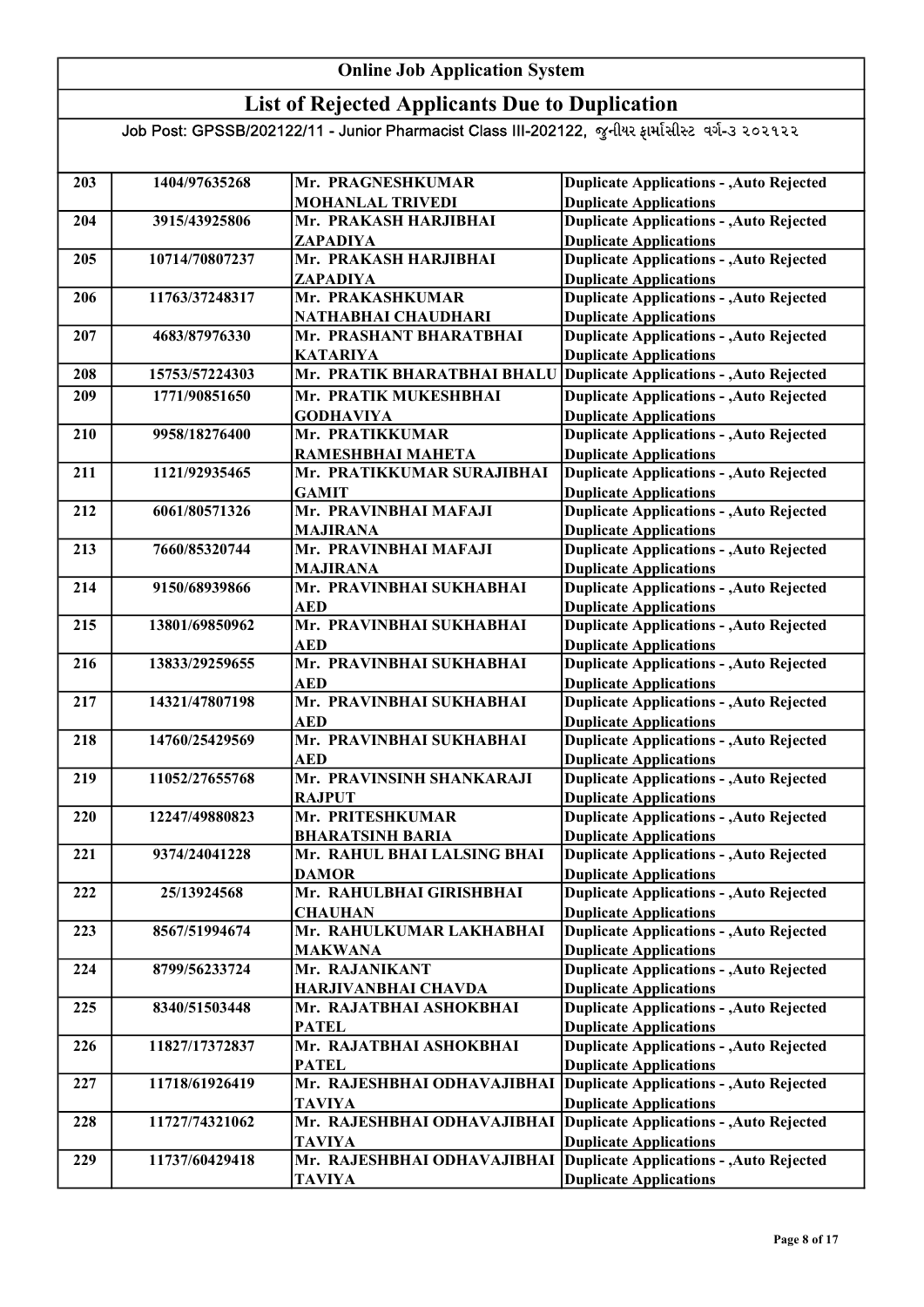### List of Rejected Applicants Due to Duplication

| 230 | 4779/47322271  | Mr. RAJESHKUMAR ZINABHAI    | <b>Duplicate Applications - , Auto Rejected</b> |
|-----|----------------|-----------------------------|-------------------------------------------------|
|     |                | <b>CHAUDHARI</b>            | <b>Duplicate Applications</b>                   |
| 231 | 3395/19410041  | Mr. RAJUBHAI BHARATBHAI     | <b>Duplicate Applications - , Auto Rejected</b> |
|     |                | <b>JETHAVA</b>              | <b>Duplicate Applications</b>                   |
| 232 | 8544/92208545  | Mr. RAJUBHAI MOHANBHAI      | <b>Duplicate Applications - , Auto Rejected</b> |
|     |                | <b>DESAI</b>                | <b>Duplicate Applications</b>                   |
| 233 | 8562/29343393  | Mr. RAJUBHAI MOHANBHAI      | <b>Duplicate Applications - , Auto Rejected</b> |
|     |                | <b>DESAI</b>                | <b>Duplicate Applications</b>                   |
| 234 | 10887/62015901 | Mr. RAJUBHAI MOHANBHAI      | <b>Duplicate Applications - , Auto Rejected</b> |
|     |                | <b>DESAI</b>                | <b>Duplicate Applications</b>                   |
| 235 | 2504/16314177  | Mr. RAKESHKUMAR             | <b>Duplicate Applications - , Auto Rejected</b> |
|     |                | <b>BHARATBHAI RATHOD</b>    | <b>Duplicate Applications</b>                   |
| 236 | 5376/14712859  | Mr. RAKESHKUMAR             | <b>Duplicate Applications - , Auto Rejected</b> |
|     |                | <b>BHARATBHAI RATHOD</b>    | <b>Duplicate Applications</b>                   |
| 237 | 6448/35921497  | Mr. RAKESHKUMAR             | <b>Duplicate Applications - , Auto Rejected</b> |
|     |                | <b>BHARATBHAI RATHOD</b>    | <b>Duplicate Applications</b>                   |
| 238 | 14886/26854713 | Mr. RAMESHKUMAR ARJANBHAI   | <b>Duplicate Applications - , Auto Rejected</b> |
|     |                | <b>CHAUDHARY</b>            | <b>Duplicate Applications</b>                   |
| 239 | 9637/70248025  | Mr. RAMJIBHAI BHIKHABHAI    | <b>Duplicate Applications - , Auto Rejected</b> |
|     |                | <b>SOLANKI</b>              | <b>Duplicate Applications</b>                   |
| 240 | 9664/45335639  | Mr. RANJITBHAI RAJABHAI     | <b>Duplicate Applications - , Auto Rejected</b> |
|     |                | <b>PARMAR</b>               | <b>Duplicate Applications</b>                   |
| 241 | 6618/81155536  | Mr. RAVI RAMESHBHAI         | <b>Duplicate Applications - , Auto Rejected</b> |
|     |                | <b>ROJASARA</b>             | <b>Duplicate Applications</b>                   |
| 242 | 9165/68231007  | Mr. RAVIBHAI PRAVINBHAI     | <b>Duplicate Applications - , Auto Rejected</b> |
|     |                | <b>PARMAR</b>               | <b>Duplicate Applications</b>                   |
| 243 | 1221/91464943  | Mr. RAVIRAJSINH BHARATSINH  | Duplicate Applications - , Auto Rejected        |
|     |                | <b>HIRMA</b>                | <b>Duplicate Applications</b>                   |
| 244 | 1628/88604654  | Mr. RAVIRAJSINH BHARATSINH  | <b>Duplicate Applications - , Auto Rejected</b> |
|     |                | <b>HIRMA</b>                | <b>Duplicate Applications</b>                   |
| 245 | 10967/72994507 | Mr. RAVIRAJSINH NATVARSINH  | <b>Duplicate Applications - , Auto Rejected</b> |
|     |                | <b>GOHIL</b>                | <b>Duplicate Applications</b>                   |
| 246 | 9796/83655482  | Mr. RIYAZ ABDULKAIYUM       | <b>Duplicate Applications - , Auto Rejected</b> |
|     |                | <b>SHEIKH</b>               | <b>Duplicate Applications</b>                   |
| 247 | 3632/15895262  | Mr. ROHIT DHIRUBHAI         | <b>Duplicate Applications - , Auto Rejected</b> |
|     |                | <b>DHARAJIYA</b>            | <b>Duplicate Applications</b>                   |
| 248 | 7851/42126787  | Mr. SACHIN KHODABHAI        | <b>Duplicate Applications - , Auto Rejected</b> |
|     |                | <b>HEBATRA</b>              | <b>Duplicate Applications</b>                   |
| 249 | 12018/88329170 | Mr. SACHINBHAI              | <b>Duplicate Applications - , Auto Rejected</b> |
|     |                | <b>MAHENDRABHAI VASAVA</b>  | <b>Duplicate Applications</b>                   |
| 250 | 10566/89434854 | Mr. SACHINKUMAR HARISHBHAI  | Duplicate Applications - , Auto Rejected        |
|     |                | <b>RABARI</b>               | <b>Duplicate Applications</b>                   |
| 251 | 11322/61213919 | Mr. SAGAR ASHOKBHAI KALENA  | Duplicate Applications - , Auto Rejected        |
| 252 | 584/40151991   | Mr. SAGAR DAYARAMBHAI JOSHI | <b>Duplicate Applications - , Auto Rejected</b> |
|     |                |                             | <b>Duplicate Applications</b>                   |
| 253 | 3204/13598480  | Mr. SAGAR KARSHANBHAI       | <b>Duplicate Applications - , Auto Rejected</b> |
|     |                | <b>BHATU</b>                | <b>Duplicate Applications</b>                   |
| 254 | 628/86169348   | Mr. SAGARBHAI RAMESHBHAI    | <b>Duplicate Applications - , Auto Rejected</b> |
|     |                | <b>HIRPARA</b>              | <b>Duplicate Applications</b>                   |
| 255 | 12146/67013049 | Mr. SAMATBHAI MATHURBHAI    | <b>Duplicate Applications - , Auto Rejected</b> |
|     |                | <b>KIHLA</b>                | <b>Duplicate Applications</b>                   |
| 256 | 6374/13513316  | Mr. SANDIPKUMAR RAJABHAI    | <b>Duplicate Applications - , Auto Rejected</b> |
|     |                | <b>CHAUHAN</b>              | <b>Duplicate Applications</b>                   |
|     |                |                             |                                                 |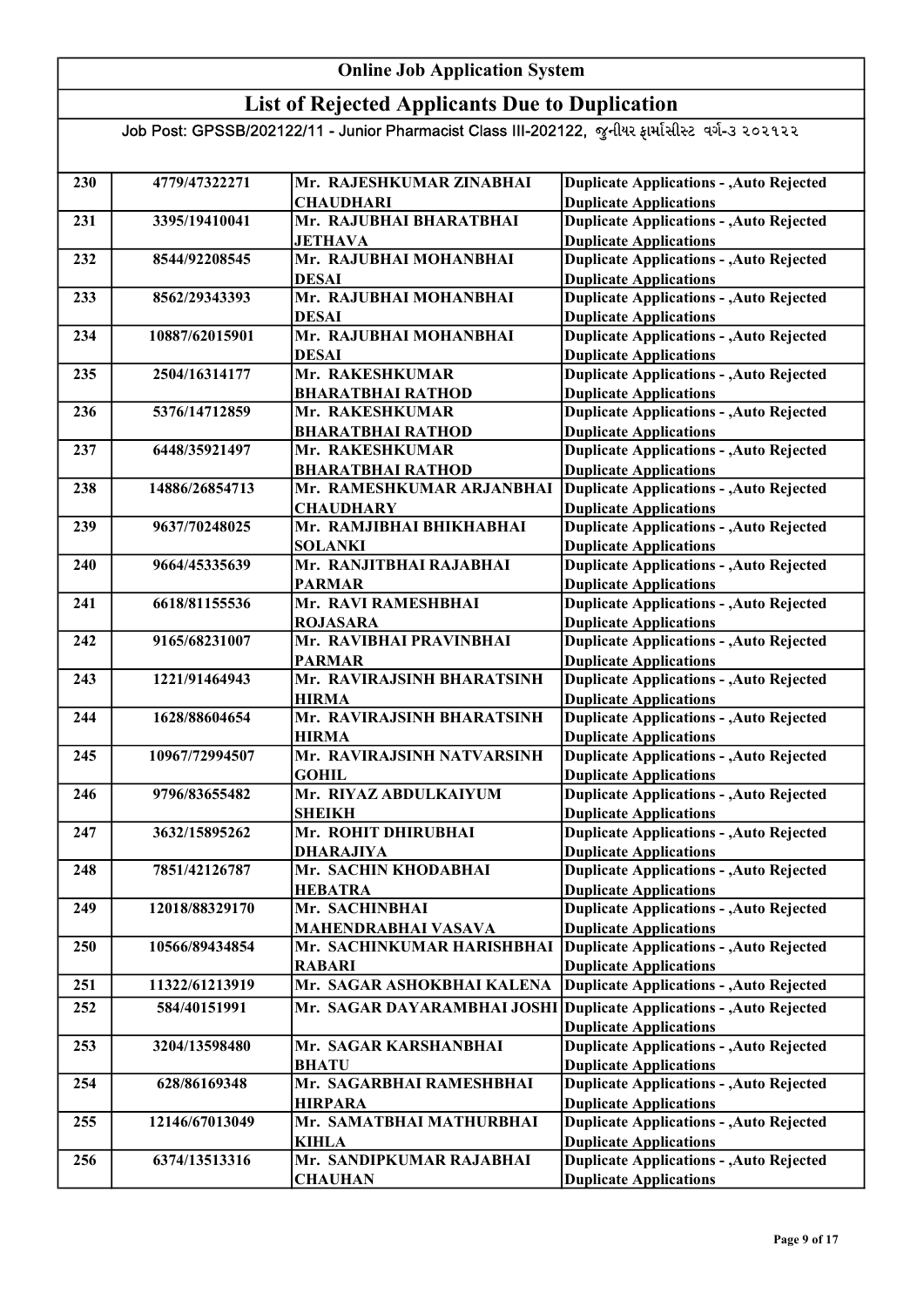### List of Rejected Applicants Due to Duplication

| 257 | 11149/93309111 | Mr. SANJAY JINABHAI          | <b>Duplicate Applications - , Auto Rejected</b> |
|-----|----------------|------------------------------|-------------------------------------------------|
|     |                | <b>MAKWANA</b>               | <b>Duplicate Applications</b>                   |
| 258 | 5117/61351820  | Mr. SANJAYKUMAR              | <b>Duplicate Applications - , Auto Rejected</b> |
|     |                | <b>BANSINGBHAI RATHWA</b>    | <b>Duplicate Applications</b>                   |
| 259 | 650/39384804   | Mr. SANKETKUMAR              | <b>Duplicate Applications - , Auto Rejected</b> |
|     |                | ALPESHBHAI SANAJA            | <b>Duplicate Applications</b>                   |
| 260 | 9411/15516668  | Mr. SANKETKUMAR              | <b>Duplicate Applications - , Auto Rejected</b> |
|     |                | <b>JAYESHBHAI MANIYA</b>     | <b>Duplicate Applications</b>                   |
| 261 | 2320/96903319  | Mr. SATISHKUMAR              | Duplicate Applications - , Auto Rejected        |
|     |                | JUVANSINGHBHAI SANGADA       | <b>Duplicate Applications</b>                   |
| 262 | 6529/33531817  | Mr. SATTARBHAI KASAMBHAI     | <b>Duplicate Applications - , Auto Rejected</b> |
|     |                | <b>AGALODIYA</b>             | <b>Duplicate Applications</b>                   |
| 263 | 6161/76337680  | Mr. SAURAV MANOJKUMAR        | <b>Duplicate Applications - , Auto Rejected</b> |
|     |                | <b>PATEL</b>                 | <b>Duplicate Applications</b>                   |
| 264 | 10645/28474844 | Mr. SHIVRAJSINH DIGVIJAYSINH | <b>Duplicate Applications - , Auto Rejected</b> |
|     |                | <b>ZALA</b>                  | <b>Duplicate Applications</b>                   |
| 265 | 9814/84561665  | Mr. SOHIL MAHMADSAFI SHAIKH  | Duplicate Applications - , Auto Rejected        |
|     |                |                              | <b>Duplicate Applications</b>                   |
| 266 | 1443/41545629  | Mr. SUFIYAN GULAM JADI       | <b>Duplicate Applications - , Auto Rejected</b> |
| 267 | 9953/77670273  | Mr. SUNIL KUMAR DEVSHIBHAI   | <b>Duplicate Applications - , Auto Rejected</b> |
|     |                | <b>KANET</b>                 | <b>Duplicate Applications</b>                   |
| 268 | 790/97990297   | Mr. SUNILKUMAR NARANBHAI     | <b>Duplicate Applications - , Auto Rejected</b> |
|     |                | <b>SANGADA</b>               | <b>Duplicate Applications</b>                   |
| 269 | 13937/41445369 | Mr. SURAJBHAI ISHWARBHAI     | <b>Duplicate Applications - , Auto Rejected</b> |
|     |                | <b>VASAVA</b>                | <b>Duplicate Applications</b>                   |
| 270 | 15302/67649315 | Mr. SWASTIKKUMAR             | <b>Duplicate Applications - , Auto Rejected</b> |
|     |                | RUPSINGBHAI VASAVA           | <b>Duplicate Applications</b>                   |
| 271 | 5164/73739724  | Mr. TEJAS MAFATBHAI PARMAR   | <b>Duplicate Applications - , Auto Rejected</b> |
| 272 | 6306/64597375  | Mr. TEJAS RAMESHBHAI         | <b>Duplicate Applications - , Auto Rejected</b> |
|     |                | <b>CHAUDHARI</b>             | <b>Duplicate Applications</b>                   |
| 273 | 9816/21304566  | Mr. TUSHAR RAMESHBHAI        | <b>Duplicate Applications - , Auto Rejected</b> |
|     |                | <b>NINAMA</b>                | <b>Duplicate Applications</b>                   |
| 274 | 2102/91053431  | Mr. TUSHARKUMAR              | <b>Duplicate Applications - , Auto Rejected</b> |
|     |                | SUBHASHBHAI SHIMPI           | <b>Duplicate Applications</b>                   |
| 275 | 4679/65050592  | Mr. UTSAVKUMAR VINODBHAI     | <b>Duplicate Applications - , Auto Rejected</b> |
|     |                | <b>NINAMA</b>                | <b>Duplicate Applications</b>                   |
| 276 | 9704/90829913  | Mr. UTSAVKUMAR VINODBHAI     | <b>Duplicate Applications - , Auto Rejected</b> |
|     |                | <b>NINAMA</b>                | <b>Duplicate Applications</b>                   |
| 277 | 3309/19934738  | Mr. VIJAY SHANKARBHAI UMA    | <b>Duplicate Applications - , Auto Rejected</b> |
| 278 | 5249/96966260  | Mr. VIJAY SHANKARBHAI UMA    | <b>Duplicate Applications - , Auto Rejected</b> |
| 279 | 5265/22351544  | Mr. VIJAY SHANKARBHAI UMA    | <b>Duplicate Applications - , Auto Rejected</b> |
| 280 | 3307/97596255  | Mr. VIJAYBHAI TULSYABHAI     | <b>Duplicate Applications - , Auto Rejected</b> |
|     |                | <b>PADVI</b>                 | <b>Duplicate Applications</b>                   |
| 281 | 8507/63603526  | Mr. VIKAS KUMAR DHIRUBHAI    | <b>Duplicate Applications - , Auto Rejected</b> |
|     |                | <b>GANVIT</b>                | <b>Duplicate Applications</b>                   |
| 282 | 2924/83190104  | Mr. VIKESHBHAI ARVINDBHAI    | <b>Duplicate Applications - , Auto Rejected</b> |
|     |                | <b>BARIYA</b>                | <b>Duplicate Applications</b>                   |
| 283 | 3215/10394888  | Mr. VINAYKUMAR               | <b>Duplicate Applications - , Auto Rejected</b> |
|     |                | <b>CHHATRASINH KOLI</b>      | <b>Duplicate Applications</b>                   |
| 284 | 8122/12673837  | Mr. VINESHKUMAR CHIMANLAL    | <b>Duplicate Applications - , Auto Rejected</b> |
|     |                | <b>DABHI</b>                 | <b>Duplicate Applications</b>                   |
| 285 | 14251/71167548 | Mr. VINODBHAI DHIRAJBHAI     | <b>Duplicate Applications - , Auto Rejected</b> |
|     |                | <b>CHAUDHARI</b>             | <b>Duplicate Applications</b>                   |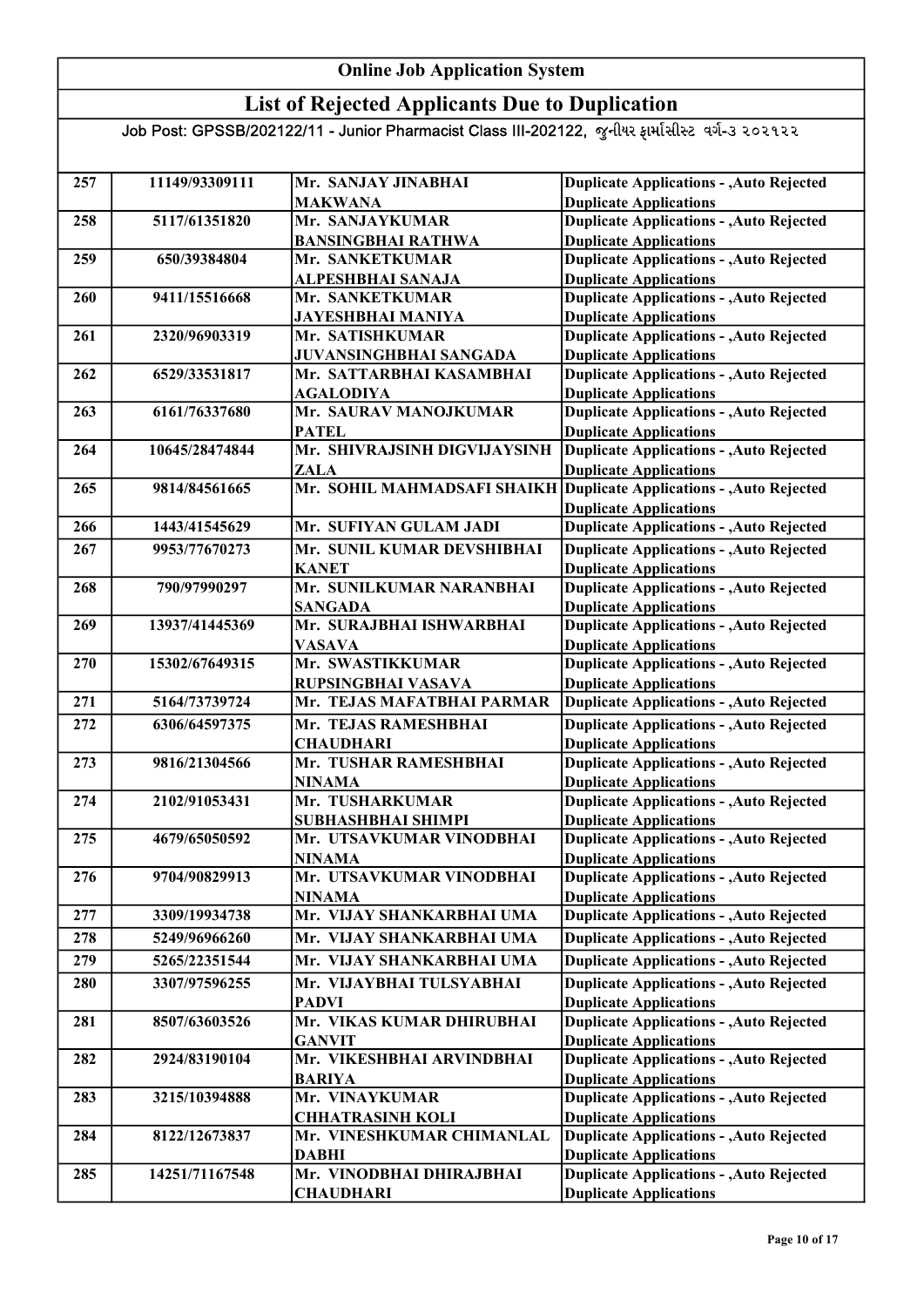### List of Rejected Applicants Due to Duplication

| 286 | 13884/22553254 | Mr. VINODKUMAR MOBATBHAI                    | <b>Duplicate Applications - , Auto Rejected</b>                                  |
|-----|----------------|---------------------------------------------|----------------------------------------------------------------------------------|
|     |                | <b>VAGHELA</b>                              | <b>Duplicate Applications</b>                                                    |
| 287 | 4556/94569958  | Mr. VIPUKUMAR BABUBHAI                      | <b>Duplicate Applications - , Auto Rejected</b>                                  |
|     |                | <b>CHAUDHARY</b>                            | <b>Duplicate Applications</b>                                                    |
| 288 | 14575/91885445 | Mr. VIPUL JAYANTILAL MALI                   | <b>Duplicate Applications - , Auto Rejected</b>                                  |
| 289 | 1902/29920900  | Mr. VIPULBHAI RAGHABHAI                     | <b>Duplicate Applications - , Auto Rejected</b>                                  |
|     |                | <b>MAKAVANA</b>                             | <b>Duplicate Applications</b>                                                    |
| 290 | 11521/33176651 | Mr. VIPULKUMAR BHANJIBHAI                   | <b>Duplicate Applications - , Auto Rejected</b>                                  |
|     |                | <b>RAJPUT</b>                               | <b>Duplicate Applications</b>                                                    |
| 291 | 4506/36608497  | Mr. VIRAMBHAI DAMAJIBHAI                    | <b>Duplicate Applications - , Auto Rejected</b>                                  |
|     |                | <b>BARAIYA</b>                              | <b>Duplicate Applications</b>                                                    |
| 292 | 2032/91755207  | Mr. VISHALBHAI                              | Duplicate Applications - , Auto Rejected                                         |
|     |                | DHANSUKHBHAI SOLANKI                        | <b>Duplicate Applications</b>                                                    |
| 293 | 2033/19787549  | Mr. VIVEKKUMAR PRAFULBHAI                   | <b>Duplicate Applications - , Auto Rejected</b>                                  |
|     |                | <b>AJMERIA</b>                              | <b>Duplicate Applications</b>                                                    |
| 294 | 13351/42142147 | Mr. YASHIN YUSUF CHAUHAN                    | <b>Duplicate Applications - , Auto Rejected</b>                                  |
| 295 | 14482/64644131 | Mr. YASHPALSINH                             | <b>Duplicate Applications - , Auto Rejected</b>                                  |
|     |                | JORSANGBHAI MAKWANA                         | <b>Duplicate Applications</b>                                                    |
| 296 | 9490/49963800  | Mr. YATINKUMAR NAVINBHAI                    | <b>Duplicate Applications - , Auto Rejected</b>                                  |
|     |                | <b>PATEL</b>                                | <b>Duplicate Applications</b>                                                    |
| 297 | 2691/66860167  | Mr. YOHANBHAI SURESHBHAI                    | <b>Duplicate Applications - , Auto Rejected</b>                                  |
|     |                | <b>BHOYE</b>                                | <b>Duplicate Applications</b>                                                    |
| 298 | 9197/76199752  | Mr. ZEELKUMAR DIPAKBHAI                     | <b>Duplicate Applications - , Auto Rejected</b>                                  |
|     |                | <b>PATEL</b>                                | <b>Duplicate Applications</b>                                                    |
| 299 | 10191/19924898 | Mr. ZEELKUMAR DIPAKBHAI                     | <b>Duplicate Applications - , Auto Rejected</b>                                  |
|     |                | <b>PATEL</b>                                | <b>Duplicate Applications</b>                                                    |
| 300 | 13237/55715730 | Mrs. ALPA DIPAKKUMAR GUJJAR                 | <b>Duplicate Applications - , Auto Rejected</b>                                  |
| 301 | 2618/59859489  | <b>Mrs. AMRUTABEN</b>                       | <b>Duplicate Applications - , Auto Rejected</b>                                  |
|     |                | RAYSINGHBHAI CHAUDHARI                      | <b>Duplicate Applications</b>                                                    |
| 302 | 13795/46252609 | Mrs. ANJALIBEN ASHOKBHAI                    | <b>Duplicate Applications - , Auto Rejected</b>                                  |
|     |                | <b>RATHOD</b>                               | <b>Duplicate Applications</b>                                                    |
| 303 | 4236/23665009  | Mrs. ANJUBEN MALABHAI                       | <b>Duplicate Applications - , Auto Rejected</b>                                  |
|     |                | <b>KAMALIYA</b>                             | <b>Duplicate Applications</b>                                                    |
| 304 | 12055/49473281 | Mrs. ANKITABEN BUDHABHAI                    | <b>Duplicate Applications - , Auto Rejected</b>                                  |
|     |                | <b>PATEL</b>                                | <b>Duplicate Applications</b>                                                    |
| 305 | 6552/34648579  | <b>Mrs. ARCHANABEN</b>                      | <b>Duplicate Applications - , Auto Rejected</b>                                  |
|     |                | <b>MAHESHABHAI PARMAR</b>                   | <b>Duplicate Applications</b>                                                    |
| 306 | 9521/19052508  | Mrs. ASHA ABHESHANGBHAI                     | <b>Duplicate Applications - , Auto Rejected</b>                                  |
|     |                | <b>PARMAR</b>                               | <b>Duplicate Applications</b>                                                    |
| 307 | 1180/29336761  | Mrs. BHARGAVI NARENDRABHAI                  | <b>Duplicate Applications - , Auto Rejected</b>                                  |
| 308 | 8715/96378280  | <b>DAMOR</b><br>Mrs. BRIJALKUMARI DHIRUBHAI | <b>Duplicate Applications</b><br><b>Duplicate Applications - , Auto Rejected</b> |
|     |                | <b>PATEL</b>                                | <b>Duplicate Applications</b>                                                    |
| 309 | 4269/90230212  | Mrs. DHARMISTHABEN                          | <b>Duplicate Applications - , Auto Rejected</b>                                  |
|     |                | <b>JAMNUBHAI BHUSARA</b>                    | <b>Duplicate Applications</b>                                                    |
| 310 | 977/95516424   | Mrs. DHARTIBEN VASANTLAL                    | <b>Duplicate Applications - , Auto Rejected</b>                                  |
|     |                | <b>PARGI</b>                                | <b>Duplicate Applications</b>                                                    |
| 311 | 10193/34980417 | Mrs. DHVANI DEEPKUMAR PATEL                 | <b>Duplicate Applications - , Auto Rejected</b>                                  |
| 312 | 12458/82540693 | Mrs. DIVYA AJIT PATEL                       | <b>Duplicate Applications - , Auto Rejected</b>                                  |
|     |                |                                             |                                                                                  |
| 313 | 6891/22438198  | Mrs. EKTA PRAFULCHANDRA                     | <b>Duplicate Applications - , Auto Rejected</b>                                  |
| 314 | 4894/24863425  | <b>PATEL</b><br>Mrs. FARHINBANU             | <b>Duplicate Applications</b><br><b>Duplicate Applications - , Auto Rejected</b> |
|     |                |                                             |                                                                                  |
|     |                | <b>MAHMADRAFIK GUDALA</b>                   | <b>Duplicate Applications</b>                                                    |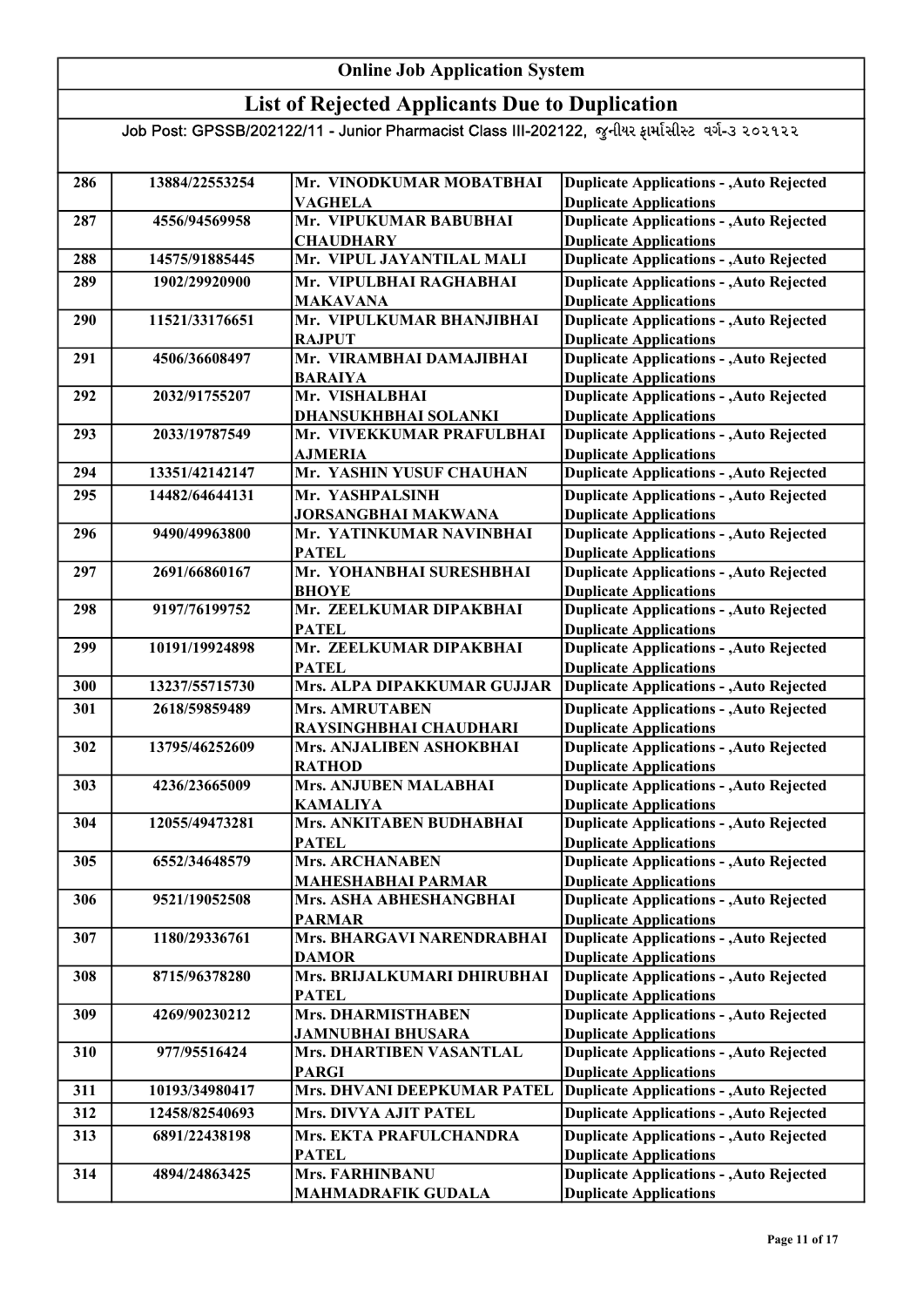### List of Rejected Applicants Due to Duplication

| 315 | 7956/13407238  | <b>Mrs. HETIKABEN</b>                     | <b>Duplicate Applications - , Auto Rejected</b>                                  |
|-----|----------------|-------------------------------------------|----------------------------------------------------------------------------------|
|     |                | MAHENDRASINH BAKALYA                      | <b>Duplicate Applications</b>                                                    |
| 316 | 5096/77583142  | Mrs. JALPABEN HARSUKHBHAI                 | <b>Duplicate Applications - , Auto Rejected</b>                                  |
|     |                | <b>MUNGARA</b>                            | <b>Duplicate Applications</b>                                                    |
| 317 | 10558/35593075 | Mrs. MAHIMABEN GANPATBHAI                 | <b>Duplicate Applications - , Auto Rejected</b>                                  |
|     |                | <b>GAMIT</b>                              | <b>Duplicate Applications</b>                                                    |
| 318 | 9910/22866532  | Mrs. NISHITA MITUL SHAH                   | <b>Duplicate Applications - , Auto Rejected</b>                                  |
| 319 | 4662/49526077  | <b>Mrs. PARULBEN</b>                      | <b>Duplicate Applications - , Auto Rejected</b>                                  |
|     |                | HARISHCHANDRA RATHWA                      | <b>Duplicate Applications</b>                                                    |
| 320 | 7982/80063419  | Mrs. PAYAL KARSANBHAI PATEL               | <b>Duplicate Applications - , Auto Rejected</b>                                  |
| 321 | 4229/42245043  | Mrs. REENABEN MANUBHAI                    | <b>Duplicate Applications - , Auto Rejected</b>                                  |
|     |                | <b>VASAVA</b>                             | <b>Duplicate Applications</b>                                                    |
| 322 | 6474/98732981  | Mrs. REKHABEN KASUDIYABHAI                | <b>Duplicate Applications - , Auto Rejected</b>                                  |
|     |                | <b>RATHVA</b>                             | <b>Duplicate Applications</b>                                                    |
| 323 | 7307/70874096  | Mrs. RIKITABEN KAMLESHBHAI                | <b>Duplicate Applications - , Auto Rejected</b>                                  |
|     |                | <b>CHAUHAN</b>                            | <b>Duplicate Applications</b>                                                    |
| 324 | 8760/34697924  | Mrs. RIKITABEN KAMLESHBHAI                | <b>Duplicate Applications - , Auto Rejected</b>                                  |
|     |                | <b>CHAUHAN</b>                            | <b>Duplicate Applications</b>                                                    |
| 325 | 9844/93268180  | Mrs. SHILABEN DADAJIBHAI                  | <b>Duplicate Applications - , Auto Rejected</b>                                  |
|     |                | VALVI                                     | <b>Duplicate Applications</b>                                                    |
| 326 | 9869/71047145  | Mrs. SHILABEN DADAJIBHAI                  | <b>Duplicate Applications - , Auto Rejected</b><br><b>Duplicate Applications</b> |
| 327 | 9952/39323192  | VALVI<br>Mrs. SHILABEN DADAJIBHAI         | <b>Duplicate Applications - , Auto Rejected</b>                                  |
|     |                | <b>VALVI</b>                              | <b>Duplicate Applications</b>                                                    |
| 328 | 9963/63928907  | Mrs. SHILABEN DADAJIBHAI                  | <b>Duplicate Applications - , Auto Rejected</b>                                  |
|     |                | <b>VALVI</b>                              | <b>Duplicate Applications</b>                                                    |
| 329 | 14182/14088128 | Mrs. SHILABEN DADAJIBHAI                  | <b>Duplicate Applications - , Auto Rejected</b>                                  |
|     |                | <b>VALVI</b>                              | <b>Duplicate Applications</b>                                                    |
| 330 | 1629/36865568  | Mrs. VAISHALIBEN VAGHABHAI                | <b>Duplicate Applications - , Auto Rejected</b>                                  |
|     |                | <b>KHAMBHALYA</b>                         | <b>Duplicate Applications</b>                                                    |
| 331 | 8890/67057328  | Mrs. VANITABEN LAVAJIBHAI                 | <b>Duplicate Applications - , Auto Rejected</b>                                  |
|     |                | <b>SUTARIYA</b>                           | <b>Duplicate Applications</b>                                                    |
| 332 | 8995/19652054  | Mrs. VANITABEN LAVAJIBHAI                 | <b>Duplicate Applications - , Auto Rejected</b>                                  |
|     |                | <b>SUTARIYA</b>                           | <b>Duplicate Applications</b>                                                    |
| 333 | 9866/51280691  | Mrs. VIHARIKABEN NARESHBHAI               | <b>Duplicate Applications - , Auto Rejected</b>                                  |
|     |                | <b>PATEL</b>                              | <b>Duplicate Applications</b>                                                    |
| 334 | 4568/79514764  | Ms. ALFINABANU JIVABHAI UKA               | Duplicate Applications - , Auto Rejected                                         |
| 335 | 4437/20557428  | Ms. ANITABEN PUNAMBHAI                    | <b>Duplicate Applications - , Auto Rejected</b>                                  |
|     |                | <b>RATHOD</b>                             | <b>Duplicate Applications</b>                                                    |
| 336 | 4458/14290259  | Ms. ANITABEN PUNAMBHAI<br><b>RATHOD</b>   | <b>Duplicate Applications - , Auto Rejected</b><br><b>Duplicate Applications</b> |
| 337 | 9538/10315750  | Ms. ANJALIBEN RAJUBHAI DESAI              | <b>Duplicate Applications - , Auto Rejected</b>                                  |
|     |                |                                           |                                                                                  |
| 338 | 9956/19502725  | Ms. ANKITAKUMARI                          | <b>Duplicate Applications - , Auto Rejected</b><br><b>Duplicate Applications</b> |
| 339 | 12002/63462008 | LACHHABHAI GAMIT<br><b>Ms. ARCHANABEN</b> | <b>Duplicate Applications - , Auto Rejected</b>                                  |
|     |                | NAVINCHANDRA THAKKAR                      | <b>Duplicate Applications</b>                                                    |
| 340 | 12003/30438256 | Ms. ARCHANABEN                            | <b>Duplicate Applications - , Auto Rejected</b>                                  |
|     |                | NAVINCHANDRA THAKKAR                      | <b>Duplicate Applications</b>                                                    |
| 341 | 10632/14524586 | Ms. AREENABEN AJAMBHAI                    | <b>Duplicate Applications - , Auto Rejected</b>                                  |
|     |                | <b>RATHVA</b>                             | <b>Duplicate Applications</b>                                                    |
| 342 | 14987/95459195 | Ms. ASMITABEN MAHESHBHAI                  | <b>Duplicate Applications - , Auto Rejected</b>                                  |
|     |                | <b>HANATH</b>                             | <b>Duplicate Applications</b>                                                    |
| 343 | 868/70318628   | Ms. BHARVI SATISHBHAI GANDHI              | Duplicate Applications - , Auto Rejected                                         |
|     |                |                                           | <b>Duplicate Applications</b>                                                    |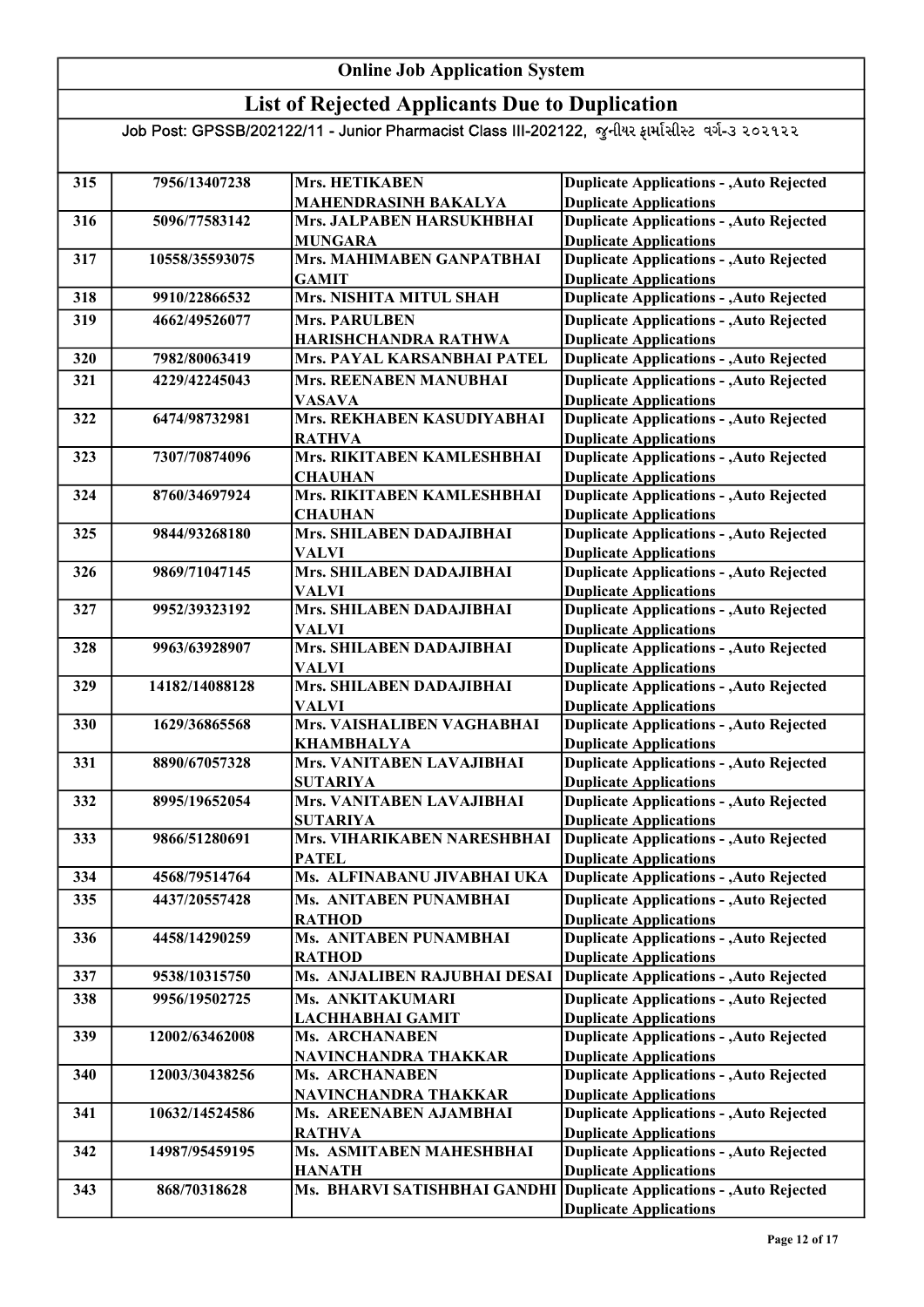### List of Rejected Applicants Due to Duplication

| 344 | 9064/71491248  | Ms. BHAVISHA VALLABHBHAI                      | <b>Duplicate Applications - , Auto Rejected</b>                                  |
|-----|----------------|-----------------------------------------------|----------------------------------------------------------------------------------|
|     |                | <b>NAKUM</b>                                  | <b>Duplicate Applications</b>                                                    |
| 345 | 9086/56003557  | Ms. BHAVISHA VALLABHBHAI                      | <b>Duplicate Applications - , Auto Rejected</b>                                  |
|     |                | <b>NAKUM</b><br>Ms. BHUMIKA MAHENDRABHAI      | <b>Duplicate Applications</b><br><b>Duplicate Applications - , Auto Rejected</b> |
| 346 | 6343/29350149  | VALA                                          | <b>Duplicate Applications</b>                                                    |
| 347 | 1601/19996621  | Ms. BHUMIKAKUMARI                             | <b>Duplicate Applications - , Auto Rejected</b>                                  |
|     |                | <b>BHIKHUBHAI PATEL</b>                       | <b>Duplicate Applications</b>                                                    |
| 348 | 11295/20537566 | Ms. BHUMIKAKUMARI                             | <b>Duplicate Applications - , Auto Rejected</b>                                  |
|     |                | <b>BHIKHUBHAI PATEL</b>                       | <b>Duplicate Applications</b>                                                    |
| 349 | 11302/15110711 | Ms. BHUMIKAKUMARI                             | <b>Duplicate Applications - , Auto Rejected</b>                                  |
|     |                | <b>BHIKHUBHAI PATEL</b>                       | <b>Duplicate Applications</b>                                                    |
| 350 | 11307/27921564 | Ms. BHUMIKAKUMARI                             | <b>Duplicate Applications - , Auto Rejected</b>                                  |
|     |                | <b>BHIKHUBHAI PATEL</b>                       | <b>Duplicate Applications</b>                                                    |
| 351 | 16093/63150330 | Ms. CHETNABEN SHANKARBHAI                     | <b>Duplicate Applications - , Auto Rejected</b>                                  |
|     |                | <b>RABARI</b>                                 | <b>Duplicate Applications</b>                                                    |
| 352 | 3248/64786601  | Ms. DAMINIBEN RANCHHODBHAI                    | Duplicate Applications - , Auto Rejected                                         |
|     |                | <b>RATHVA</b>                                 | <b>Duplicate Applications</b>                                                    |
| 353 | 8478/69574520  | Ms. DHARA RAJESHBHAI                          | <b>Duplicate Applications - , Auto Rejected</b>                                  |
|     |                | <b>ACHARYA</b>                                | <b>Duplicate Applications</b>                                                    |
| 354 | 3459/50791092  | Ms. DHARMISHTHABEN                            | <b>Duplicate Applications - , Auto Rejected</b>                                  |
|     |                | <b>JASHBHAI PARMAR</b>                        | <b>Duplicate Applications</b>                                                    |
| 355 | 2761/22568636  | Ms. DHARMISHTHAKUMARI                         | <b>Duplicate Applications - , Auto Rejected</b>                                  |
|     |                | <b>SUMANBHAI GAMIT</b>                        | <b>Duplicate Applications</b>                                                    |
| 356 | 10523/23098482 | Ms. DHVANI PANKAJKUMAR                        | <b>Duplicate Applications - , Auto Rejected</b>                                  |
|     |                | <b>PADHIYAR</b>                               | <b>Duplicate Applications</b>                                                    |
| 357 | 4289/78291981  | Ms. DIGVISHABEN ARVINDBHAI                    | <b>Duplicate Applications - , Auto Rejected</b>                                  |
|     |                | <b>PATEL</b>                                  | <b>Duplicate Applications</b>                                                    |
| 358 | 3926/95039697  | Ms. DIMPALBEN DINESHBHAI                      | <b>Duplicate Applications - , Auto Rejected</b>                                  |
|     |                | <b>VASAVA</b>                                 | <b>Duplicate Applications</b>                                                    |
| 359 | 11184/30621710 | Ms. DIPALBEN NAGINBHAI                        | <b>Duplicate Applications - , Auto Rejected</b>                                  |
|     |                | <b>PRAJAPATI</b>                              | <b>Duplicate Applications</b>                                                    |
| 360 | 1379/92238272  | Ms. DIPIKABEN BHIKHABHAI                      | <b>Duplicate Applications - , Auto Rejected</b>                                  |
| 361 | 1904/36399674  | <b>PARMAR</b><br>Ms. DIPIKABEN KANUBHAI PATEL | <b>Duplicate Applications</b><br>Duplicate Applications - , Auto Rejected        |
|     |                |                                               | <b>Duplicate Applications</b>                                                    |
| 362 | 10212/28338986 | Ms. DIPTIBEN MUKESH BHAI                      | <b>Duplicate Applications - , Auto Rejected</b>                                  |
|     |                | <b>GAMETI GAMETI</b>                          | <b>Duplicate Applications</b>                                                    |
| 363 | 10234/42251390 | Ms. DIPTIBEN MUKESH BHAI                      | <b>Duplicate Applications - , Auto Rejected</b>                                  |
|     |                | <b>GAMETI GAMETI</b>                          | <b>Duplicate Applications</b>                                                    |
| 364 | 408/23551687   | Ms. DIXITA NARESHBHAI PATEL                   | <b>Duplicate Applications - , Auto Rejected</b>                                  |
| 365 | 1595/47710077  | Ms. DIXITA NARESHBHAI PATEL                   | <b>Duplicate Applications - , Auto Rejected</b>                                  |
| 366 | 10942/88188991 | Ms. EKTABAHEN ARVINDBHAI                      | <b>Duplicate Applications - , Auto Rejected</b>                                  |
|     |                | <b>PATEL</b>                                  | <b>Duplicate Applications</b>                                                    |
| 367 | 639/76231858   | Ms. GEETA GORDHANBHAI                         | <b>Duplicate Applications - , Auto Rejected</b>                                  |
|     |                | <b>BORISA</b>                                 | <b>Duplicate Applications</b>                                                    |
| 368 | 8938/28503924  | Ms. GEETA RAMJIBHAI                           | <b>Duplicate Applications - , Auto Rejected</b>                                  |
|     |                | <b>BATHWAR</b>                                | <b>Duplicate Applications</b>                                                    |
| 369 | 14550/90063649 | Ms. GEETA RAMJIBHAI                           | <b>Duplicate Applications - , Auto Rejected</b>                                  |
|     |                | <b>BATHWAR</b>                                | <b>Duplicate Applications</b>                                                    |
| 370 | 6217/32363166  | Ms. GEETABEN RANCHHODBHAI                     | Duplicate Applications - , Auto Rejected                                         |
|     |                | <b>CHAUDHARI</b>                              | <b>Duplicate Applications</b>                                                    |
| 371 | 2453/61083305  | Ms. HANSA JAMALBHAI SAPRA                     | <b>Duplicate Applications - , Auto Rejected</b>                                  |
|     |                |                                               |                                                                                  |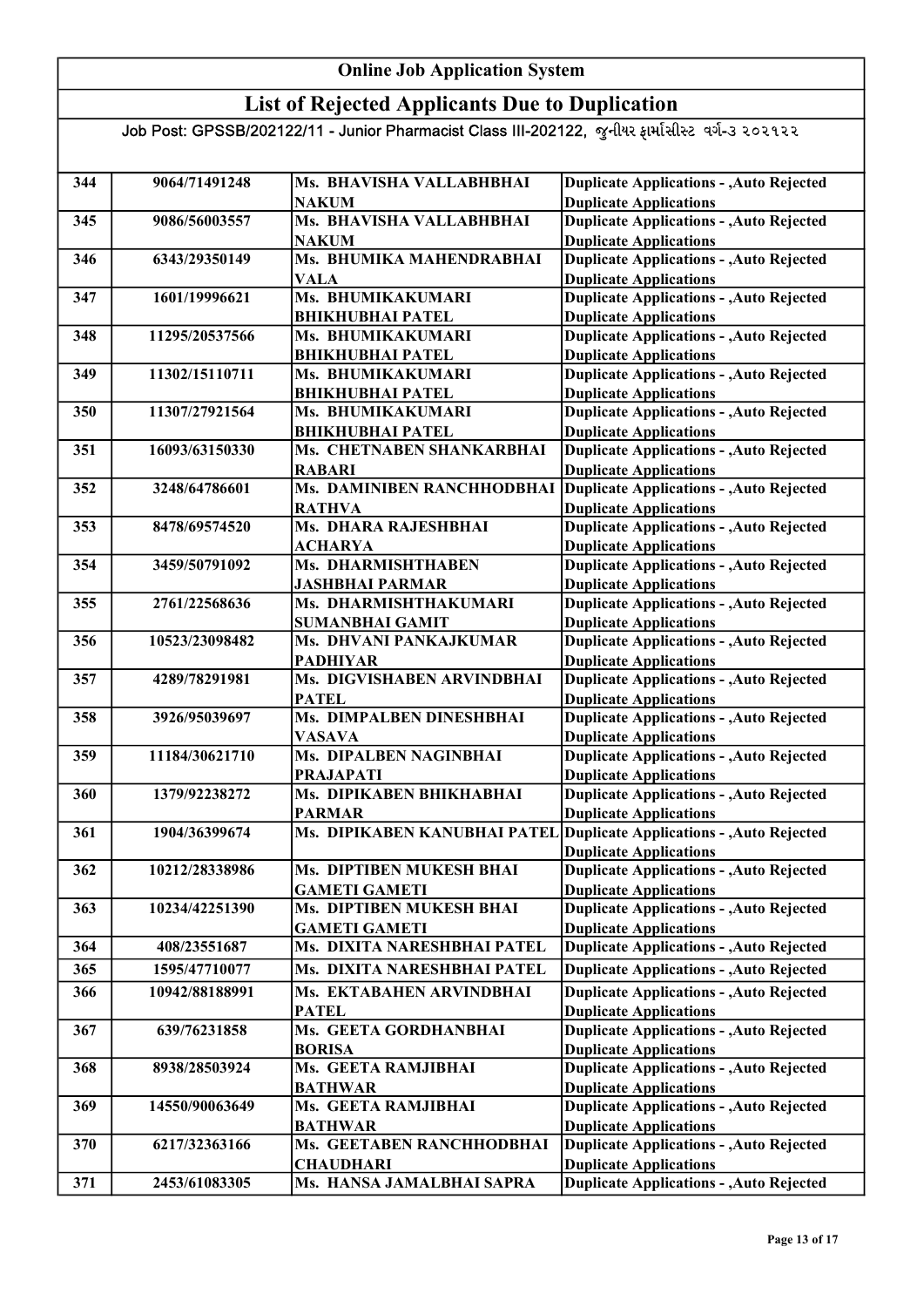### List of Rejected Applicants Due to Duplication

| 372 | 11382/80888779 | Ms. HARSHA KATHADBHAI                  | <b>Duplicate Applications - , Auto Rejected</b>                                  |
|-----|----------------|----------------------------------------|----------------------------------------------------------------------------------|
|     |                | <b>SINDHAV</b>                         | <b>Duplicate Applications</b>                                                    |
| 373 | 12782/43193830 | Ms. HARSHA KATHADBHAI                  | <b>Duplicate Applications - , Auto Rejected</b>                                  |
|     |                | <b>SINDHAV</b>                         | <b>Duplicate Applications</b>                                                    |
| 374 | 12790/66903928 | Ms. HARSHA KATHADBHAI                  | <b>Duplicate Applications - , Auto Rejected</b>                                  |
|     |                | <b>SINDHAV</b>                         | <b>Duplicate Applications</b>                                                    |
| 375 | 2622/19618121  | Ms. HEMANGINEE BAHEN                   | <b>Duplicate Applications - , Auto Rejected</b>                                  |
|     |                | VASANT KUMAR KESHARIYA                 | <b>Duplicate Applications</b>                                                    |
| 376 | 8845/24347199  | Ms. HEMUBAHEN BHAYLUBHAI               | <b>Duplicate Applications - , Auto Rejected</b>                                  |
|     |                | <b>GANVIT</b>                          | <b>Duplicate Applications</b>                                                    |
| 377 | 13871/78252034 | Ms. HETAL DANSING BHAI GAMIT           | Duplicate Applications - , Auto Rejected<br><b>Duplicate Applications</b>        |
| 378 | 529/11375136   | Ms. HETAL UMEDBHAI PATEL               | <b>Duplicate Applications - , Auto Rejected</b>                                  |
| 379 | 3453/78807987  | Ms. HIRAL BHANUBHAI VASANI             | <b>Duplicate Applications - , Auto Rejected</b>                                  |
| 380 | 8467/33476873  | Ms. HIRALKUMARI SATISHBHAI             | <b>Duplicate Applications - , Auto Rejected</b>                                  |
|     |                | <b>BHUSARA</b>                         | <b>Duplicate Applications</b>                                                    |
| 381 | 13470/55096591 | Ms. JAYSHRIBEN MULJIBHAI               | <b>Duplicate Applications - , Auto Rejected</b>                                  |
|     |                | VADHER                                 | <b>Duplicate Applications</b>                                                    |
| 382 | 15444/33736027 | Ms. JEMINI HARISHBHAI PATEL            | <b>Duplicate Applications - , Auto Rejected</b>                                  |
| 383 | 13/38973731    | Ms. JIGNA MAHESHBHAI                   | <b>Duplicate Applications - , Auto Rejected</b>                                  |
|     |                | <b>PARMAR</b>                          | <b>Duplicate Applications</b>                                                    |
| 384 | 16189/61102684 | Ms. JINAL DILIPBHAI PRAJAPATI          | <b>Duplicate Applications - , Auto Rejected</b>                                  |
| 385 | 9496/74987917  | Ms. JULIBEN KESHABHAI                  | <b>Duplicate Applications - , Auto Rejected</b>                                  |
|     |                | <b>CHAUDHARY</b>                       | <b>Duplicate Applications</b>                                                    |
| 386 | 9505/83551814  | Ms. JULIBEN KESHABHAI                  | <b>Duplicate Applications - , Auto Rejected</b>                                  |
|     |                | <b>CHAUDHARY</b>                       | <b>Duplicate Applications</b>                                                    |
| 387 | 8190/92470388  | Ms. KARISHMABEN                        | <b>Duplicate Applications - , Auto Rejected</b>                                  |
|     |                | <b>DHANSUKHBHAI PATEL</b>              | <b>Duplicate Applications</b>                                                    |
| 388 | 6021/53021791  | Ms. KHEVNABEN BHAGATBHAI               | <b>Duplicate Applications - , Auto Rejected</b>                                  |
|     |                | <b>VALA</b>                            | <b>Duplicate Applications</b>                                                    |
| 389 | 3704/23708260  | Ms. KHUSHBU HARISHBHAI                 | <b>Duplicate Applications - , Auto Rejected</b>                                  |
|     |                | <b>PATEL</b>                           | <b>Duplicate Applications</b>                                                    |
| 390 | 3856/74175128  | Ms. KHUSHBUBAHEN KANUBHAI              | <b>Duplicate Applications - , Auto Rejected</b>                                  |
| 391 | 3441/30788358  | <b>PARMAR</b><br>Ms. KHYATI BHARATBHAI | <b>Duplicate Applications</b><br><b>Duplicate Applications - , Auto Rejected</b> |
|     |                | <b>BHIMANI</b>                         | <b>Duplicate Applications</b>                                                    |
| 392 | 7156/59488511  | Ms. KINJALBEN DALUBHAI                 | <b>Duplicate Applications - , Auto Rejected</b>                                  |
|     |                | <b>PATEL</b>                           | <b>Duplicate Applications</b>                                                    |
| 393 | 9988/11836483  | Ms. KINJALBEN MADHABHAI                | <b>Duplicate Applications - , Auto Rejected</b>                                  |
|     |                | <b>BARAIYA</b>                         | <b>Duplicate Applications</b>                                                    |
| 394 | 7238/82100747  | Ms. KINJALBEN PRAVINBHAI               | <b>Duplicate Applications - , Auto Rejected</b>                                  |
|     |                | PRAJAPATI                              | <b>Duplicate Applications</b>                                                    |
| 395 | 12892/54539771 | Ms. KIRAN NARANBHAI                    | <b>Duplicate Applications - , Auto Rejected</b>                                  |
|     |                | <b>CHAVADA</b>                         | <b>Duplicate Applications</b>                                                    |
| 396 | 579/55704944   | Ms. KRIMABEN KANTILAL                  | <b>Duplicate Applications - , Auto Rejected</b>                                  |
|     |                | <b>CHAUHAN</b>                         | <b>Duplicate Applications</b>                                                    |
| 397 | 4567/91702600  | Ms. KRISHNA ASHVIN VYAS                | <b>Duplicate Applications - , Auto Rejected</b>                                  |
| 398 | 2314/23843718  | Ms. KRISHNAKUMARI                      | <b>Duplicate Applications - , Auto Rejected</b>                                  |
|     |                | <b>RASIKBHAI PATEL</b>                 | <b>Duplicate Applications</b>                                                    |
| 399 | 563/28700364   | Ms. MANSI PARESHBHAI JOSHI             | <b>Duplicate Applications - , Auto Rejected</b>                                  |
| 400 | 1054/95526256  | Ms. MANSIBEN BAKULBHAI                 | <b>Duplicate Applications - , Auto Rejected</b>                                  |
|     |                | <b>DERVALIYA</b>                       | <b>Duplicate Applications</b>                                                    |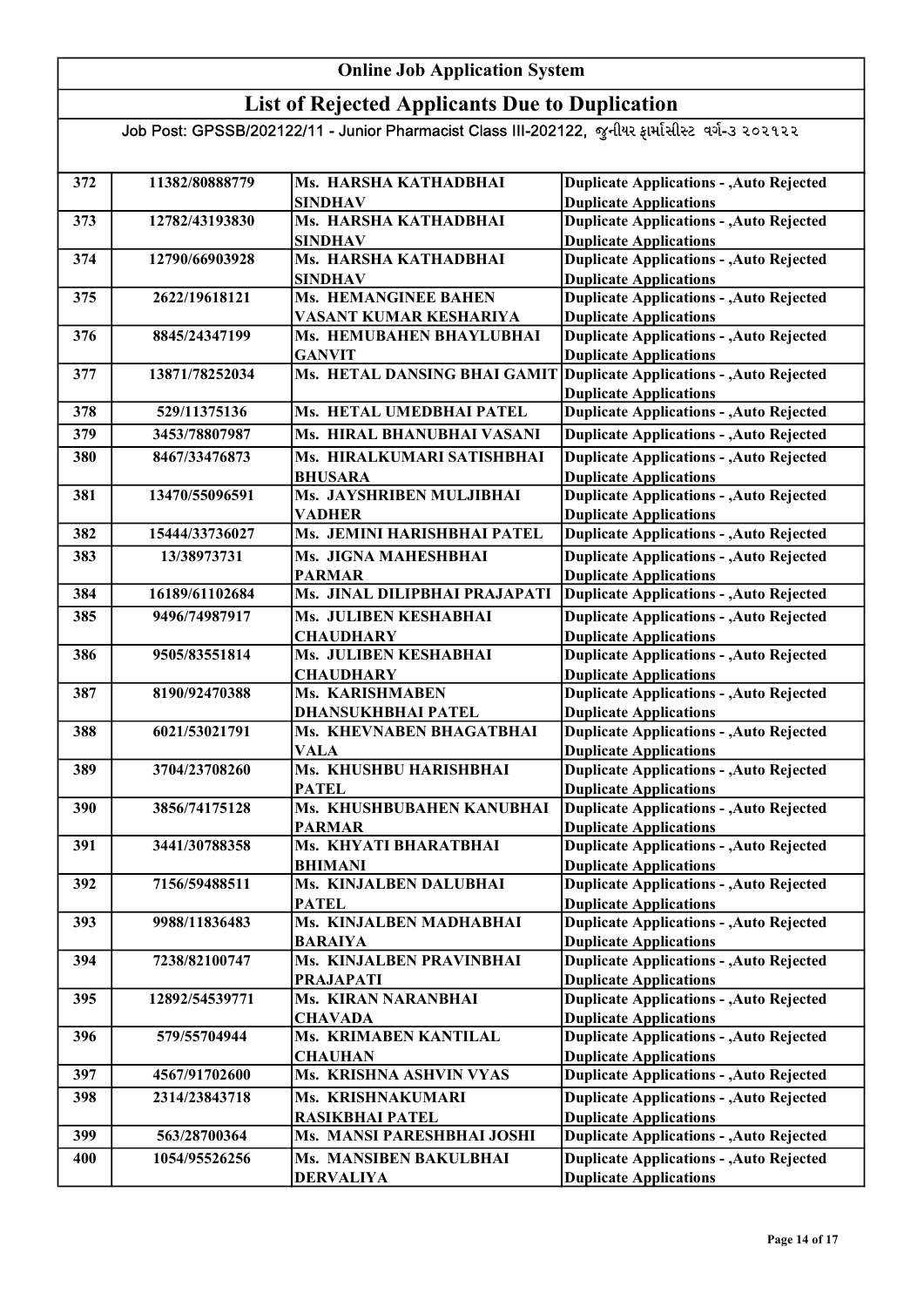### List of Rejected Applicants Due to Duplication

| 401 | 1594/40690894  | Ms. MANSIBEN BAKULBHAI                      | <b>Duplicate Applications - , Auto Rejected</b>                                  |
|-----|----------------|---------------------------------------------|----------------------------------------------------------------------------------|
|     |                | <b>DERVALIYA</b>                            | <b>Duplicate Applications</b>                                                    |
| 402 | 5360/36710118  | Ms. MANSIBEN BAKULBHAI                      | <b>Duplicate Applications - , Auto Rejected</b>                                  |
|     |                | <b>DERVALIYA</b>                            | <b>Duplicate Applications</b>                                                    |
| 403 | 1580/39542669  | Ms. MAYURI BHAVINKUMAR                      | <b>Duplicate Applications - , Auto Rejected</b>                                  |
|     |                | <b>PATEL</b>                                | <b>Duplicate Applications</b>                                                    |
| 404 | 13249/70663505 | Ms. MEERABAHEN SHANTILAL                    | <b>Duplicate Applications - , Auto Rejected</b>                                  |
|     |                | <b>MARU</b>                                 | <b>Duplicate Applications</b>                                                    |
| 405 | 14693/87887513 | Ms. MEERABAHEN SHANTILAL                    | <b>Duplicate Applications - , Auto Rejected</b>                                  |
|     |                | <b>MARU</b>                                 | <b>Duplicate Applications</b>                                                    |
| 406 | 2882/63628842  | Ms. MINABEN BABUBHAI KHRISTI                | <b>Duplicate Applications - , Auto Rejected</b>                                  |
|     |                |                                             | <b>Duplicate Applications</b>                                                    |
| 407 | 1288/27539471  | Ms. MINAXI RAMESHBHAI                       | <b>Duplicate Applications - , Auto Rejected</b>                                  |
|     |                | <b>PARMAR</b>                               | <b>Duplicate Applications</b>                                                    |
| 408 | 463/61063506   | Ms. MIRAL RANCHHODBHAI                      | <b>Duplicate Applications - , Auto Rejected</b>                                  |
|     |                | <b>VADHER</b>                               | <b>Duplicate Applications</b>                                                    |
| 409 | 9922/83884474  | Ms. MIRAL RANCHHODBHAI                      | <b>Duplicate Applications - , Auto Rejected</b>                                  |
|     |                | <b>VADHER</b>                               | <b>Duplicate Applications</b>                                                    |
| 410 | 10911/26346868 | Ms. MITALKUMARI AMRUTBHAI                   | <b>Duplicate Applications - , Auto Rejected</b>                                  |
|     |                | <b>PATEL</b>                                | <b>Duplicate Applications</b>                                                    |
| 411 | 10684/91193716 | Ms. MRUNALI MANISHKUMAR                     | <b>Duplicate Applications - , Auto Rejected</b>                                  |
|     |                | <b>PADHIAR</b>                              | <b>Duplicate Applications</b>                                                    |
| 412 | 2138/19906281  | Ms. MUKTABEN NAMDEVBHAI                     | <b>Duplicate Applications - , Auto Rejected</b>                                  |
|     |                | <b>VASAVA</b>                               | <b>Duplicate Applications</b>                                                    |
| 413 | 2994/39093042  | Ms. NAFISABEN SABBIRBHAI                    | <b>Duplicate Applications - , Auto Rejected</b>                                  |
|     |                | <b>RATHOD</b>                               | <b>Duplicate Applications</b>                                                    |
| 414 | 2185/51311575  | Ms. NEHA RAJUBHAI RATHVA                    | <b>Duplicate Applications - , Auto Rejected</b>                                  |
|     |                |                                             |                                                                                  |
| 415 | 6373/92879663  | Ms. NEHABEN DHANJIBHAI<br><b>AKWOD</b>      | <b>Duplicate Applications - , Auto Rejected</b><br><b>Duplicate Applications</b> |
| 416 | 6996/56886770  | Ms. NEHAL SOMABHAI RATHOD                   | <b>Duplicate Applications - , Auto Rejected</b>                                  |
| 417 | 6132/60642509  | Ms. NIDHI ANILBHAI PATEL                    | <b>Duplicate Applications - , Auto Rejected</b>                                  |
| 418 | 11252/84552093 | Ms. NIKITA VINESHBHAI PATEL                 | <b>Duplicate Applications - , Auto Rejected</b>                                  |
|     |                |                                             |                                                                                  |
| 419 | 6085/12603940  | Ms. NILAMBEN KANTILAL                       | <b>Duplicate Applications - , Auto Rejected</b>                                  |
|     |                | <b>PARGHI</b>                               | <b>Duplicate Applications</b>                                                    |
| 420 | 6333/86272618  | Ms. NITIXABEN SURESHBHAI                    | <b>Duplicate Applications - , Auto Rejected</b>                                  |
|     |                | <b>CHAUDHARI</b>                            | <b>Duplicate Applications</b>                                                    |
| 421 | 3391/71554929  | Ms. NIYANTAKUMARI AJITBHAI                  | <b>Duplicate Applications - , Auto Rejected</b><br><b>Duplicate Applications</b> |
| 422 | 7700/86108776  | <b>GAMIT</b><br>Ms. NORIN BARKATBHAI BATADA | Duplicate Applications - , Auto Rejected                                         |
|     |                |                                             | <b>Duplicate Applications</b>                                                    |
|     |                |                                             |                                                                                  |
| 423 | 13078/41669636 | Ms. PALAKBEN PRAVINBHAI                     | <b>Duplicate Applications - , Auto Rejected</b><br><b>Duplicate Applications</b> |
| 424 | 11991/73424960 | <b>PATEL</b><br>Ms. PINALBEN JASHUBHAI      | <b>Duplicate Applications - , Auto Rejected</b>                                  |
|     |                |                                             | <b>Duplicate Applications</b>                                                    |
|     | 3193/67154845  | <b>RATHVA</b><br>Ms. POOJA DIPAKBHAI        | <b>Duplicate Applications - , Auto Rejected</b>                                  |
| 425 |                | <b>MAKVANA</b>                              | <b>Duplicate Applications</b>                                                    |
| 426 | 1573/67725193  | Ms. POOJA INDRAVADANBHAI                    | <b>Duplicate Applications - , Auto Rejected</b>                                  |
|     |                | <b>DAVE</b>                                 | <b>Duplicate Applications</b>                                                    |
| 427 | 10124/41899083 | Ms. POOJABEN ARVINDBHAI                     | <b>Duplicate Applications - , Auto Rejected</b>                                  |
|     |                | <b>PRAJAPATI</b>                            | <b>Duplicate Applications</b>                                                    |
| 428 | 4925/20056964  | Ms. PRATIXABEN VINODBHAI                    | <b>Duplicate Applications - , Auto Rejected</b>                                  |
|     |                | <b>PATANWADIA</b>                           | <b>Duplicate Applications</b>                                                    |
| 429 | 895/69391566   | Ms. PRIYANSHI KISHORBHAI                    | <b>Duplicate Applications - , Auto Rejected</b>                                  |
|     |                |                                             | <b>Duplicate Applications</b>                                                    |
|     |                | <b>VANPARIYA</b>                            |                                                                                  |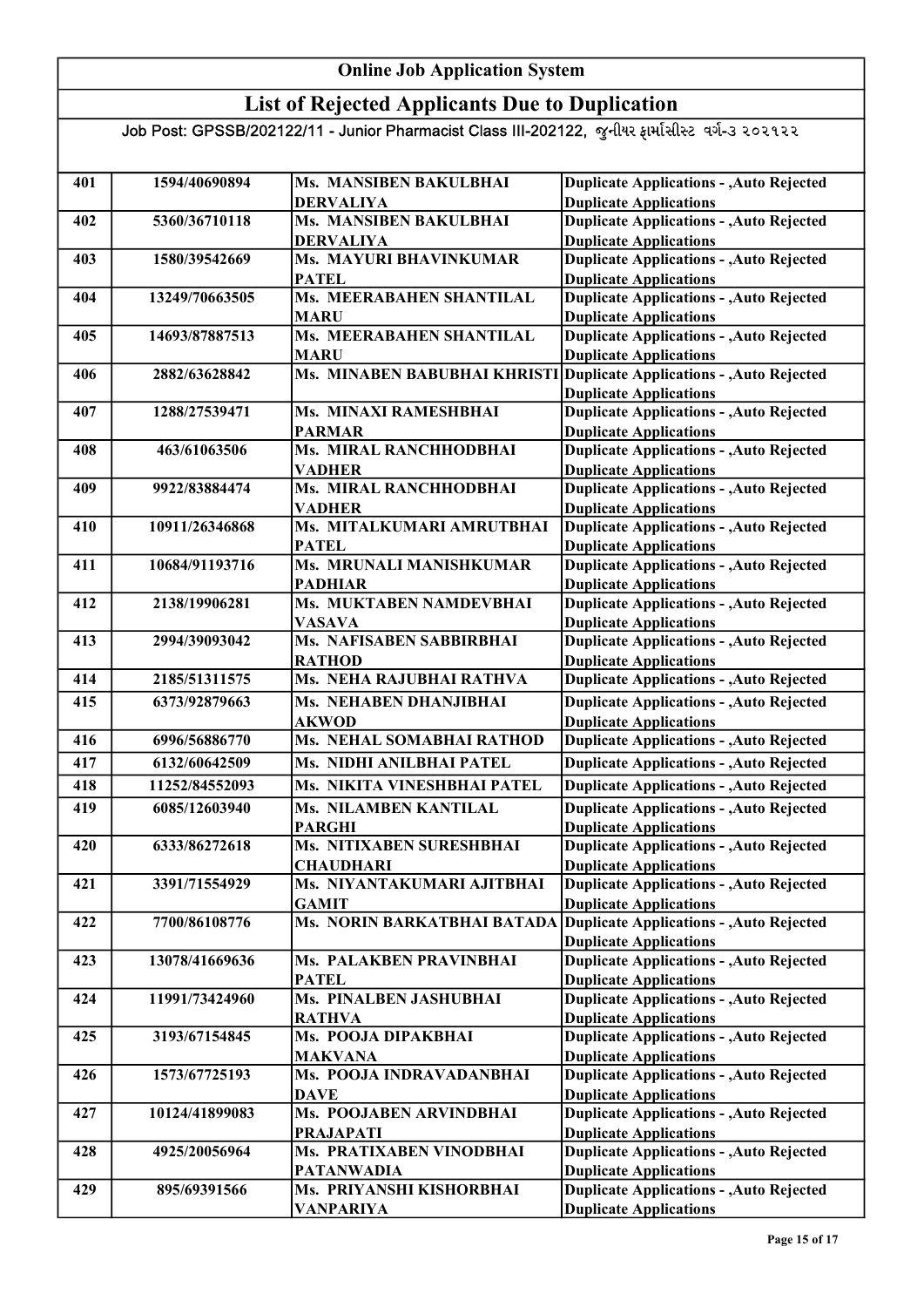### List of Rejected Applicants Due to Duplication

| 430 | 3994/45838254  | Ms. PURVIBEN SUMANBHAI                        | <b>Duplicate Applications - , Auto Rejected</b>                                  |
|-----|----------------|-----------------------------------------------|----------------------------------------------------------------------------------|
|     |                | <b>DESHMUKH</b>                               | <b>Duplicate Applications</b>                                                    |
| 431 | 2169/90795530  | Ms. REENA SHANTILAL PARMAR                    | <b>Duplicate Applications - , Auto Rejected</b>                                  |
| 432 | 7596/86068741  | Ms. REEYABEN SUBHASHBHAI                      | <b>Duplicate Applications - , Auto Rejected</b>                                  |
|     |                | <b>PATEL</b>                                  | <b>Duplicate Applications</b>                                                    |
| 433 | 1826/85308094  | Ms. RIDDHI ASHOKBHAI                          | <b>Duplicate Applications - , Auto Rejected</b>                                  |
|     |                | <b>MAKWANA</b>                                | <b>Duplicate Applications</b>                                                    |
| 434 | 1978/10207391  | Ms. RINABEN RAMJIBHAI<br><b>CHAUDHARY</b>     | <b>Duplicate Applications - , Auto Rejected</b><br><b>Duplicate Applications</b> |
| 435 | 9745/59403848  | Ms. RISHITA SAGAR MOLIYA                      | <b>Duplicate Applications - , Auto Rejected</b>                                  |
| 436 | 9792/26205535  | Ms. RISHITA SAGAR MOLIYA                      | <b>Duplicate Applications - , Auto Rejected</b>                                  |
| 437 | 8003/69183925  | Ms. RITIKABEN PRAVINBHAI                      | <b>Duplicate Applications - , Auto Rejected</b>                                  |
|     |                | <b>PATEL</b>                                  | <b>Duplicate Applications</b>                                                    |
| 438 | 11766/11089727 | Ms. RIYA PARESHBHAI AHIR                      | <b>Duplicate Applications - , Auto Rejected</b>                                  |
| 439 | 10204/29804134 | Ms. SANDHYABEN CHUNILAL                       | <b>Duplicate Applications - , Auto Rejected</b>                                  |
|     |                | <b>VASAVA</b>                                 | <b>Duplicate Applications</b>                                                    |
| 440 | 2428/92762860  | Ms. SEJALBEN GIGABHAI                         | <b>Duplicate Applications - , Auto Rejected</b>                                  |
|     |                | <b>MAHIDA</b>                                 | <b>Duplicate Applications</b>                                                    |
| 441 | 4280/86197412  | Ms. SEJALBEN MAHESHBHAI                       | Duplicate Applications - , Auto Rejected                                         |
|     |                | <b>KHUMAN</b>                                 | <b>Duplicate Applications</b>                                                    |
| 442 | 195/23273035   | Ms. SHAILAJAKUMARI                            | <b>Duplicate Applications - , Auto Rejected</b>                                  |
|     |                | SHAILESHBHAI PATEL                            | <b>Duplicate Applications</b>                                                    |
| 443 | 6409/33768465  | Ms. SHEETALBEN                                | <b>Duplicate Applications - , Auto Rejected</b>                                  |
|     |                | <b>NARESHKUMAR DAMOR</b>                      | <b>Duplicate Applications</b>                                                    |
| 444 | 8341/97751917  | Ms. SHITAL DEVANANDBHAI                       | <b>Duplicate Applications - , Auto Rejected</b>                                  |
|     |                | <b>GOJIYA</b>                                 | <b>Duplicate Applications</b>                                                    |
| 445 | 8898/44231539  | Ms. SHITALBEN VIRAJI                          | <b>Duplicate Applications - , Auto Rejected</b>                                  |
|     |                | <b>DODHIYAR</b>                               | <b>Duplicate Applications</b>                                                    |
| 446 | 8902/26270762  | Ms. SHITALBEN VIRAJI                          | <b>Duplicate Applications - , Auto Rejected</b>                                  |
|     |                | <b>DODHIYAR</b><br>Ms. SHIVANGI HARESHBHAI    | <b>Duplicate Applications</b>                                                    |
| 447 | 7382/99866097  | <b>PITRODA</b>                                | <b>Duplicate Applications - , Auto Rejected</b>                                  |
| 448 | 13990/22855252 | Ms. SHRUTI GIRISHBHAI                         | <b>Duplicate Applications</b><br><b>Duplicate Applications - , Auto Rejected</b> |
|     |                | <b>SIDDHPURA</b>                              | <b>Duplicate Applications</b>                                                    |
| 449 | 1268/12580611  | Ms. SHUBHANGINI ARVINDBHAI                    | <b>Duplicate Applications - , Auto Rejected</b>                                  |
|     |                | <b>PATEL</b>                                  | <b>Duplicate Applications</b>                                                    |
| 450 | 706/94467060   | Ms. SNEHALBEN VIKRAMSINH                      | <b>Duplicate Applications - , Auto Rejected</b>                                  |
|     |                | <b>GHOD</b>                                   | <b>Duplicate Applications</b>                                                    |
| 451 | 2452/63269115  | Ms. SONALBEN CHETANBHAI                       | <b>Duplicate Applications - , Auto Rejected</b>                                  |
|     |                | <b>GARASIYA</b>                               | <b>Duplicate Applications</b>                                                    |
| 452 | 2488/77222175  | Ms. SONALBEN CHETANBHAI                       | Duplicate Applications - , Auto Rejected                                         |
|     |                | <b>GARASIYA</b>                               | <b>Duplicate Applications</b>                                                    |
| 453 | 2578/92359365  | Ms. SONALBEN CHETANBHAI                       | <b>Duplicate Applications - , Auto Rejected</b>                                  |
|     |                | <b>GARASIYA</b>                               | <b>Duplicate Applications</b>                                                    |
| 454 | 582/27851045   | Ms. SONALI ASHOKBHAI                          | <b>Duplicate Applications - , Auto Rejected</b>                                  |
|     |                | <b>SARDHARA</b>                               | <b>Duplicate Applications</b>                                                    |
| 455 | 367/70086617   | Ms. SONALIBEN<br><b>CHANDRAKANTBHAI PATEL</b> | <b>Duplicate Applications - , Auto Rejected</b><br><b>Duplicate Applications</b> |
| 456 | 731/73954456   | <b>Ms. SONALIBEN</b>                          | <b>Duplicate Applications - , Auto Rejected</b>                                  |
|     |                | <b>CHANDRAKANTBHAI PATEL</b>                  | <b>Duplicate Applications</b>                                                    |
| 457 | 3695/36207060  | Ms. SURBHI PRAFULBHAI                         | <b>Duplicate Applications - , Auto Rejected</b>                                  |
|     |                | <b>NIMAVAT</b>                                | <b>Duplicate Applications</b>                                                    |
| 458 | 4112/74404464  | Ms. SWETA SEVANTILAL                          | <b>Duplicate Applications - , Auto Rejected</b>                                  |
|     |                | <b>SOLANKI</b>                                | <b>Duplicate Applications</b>                                                    |